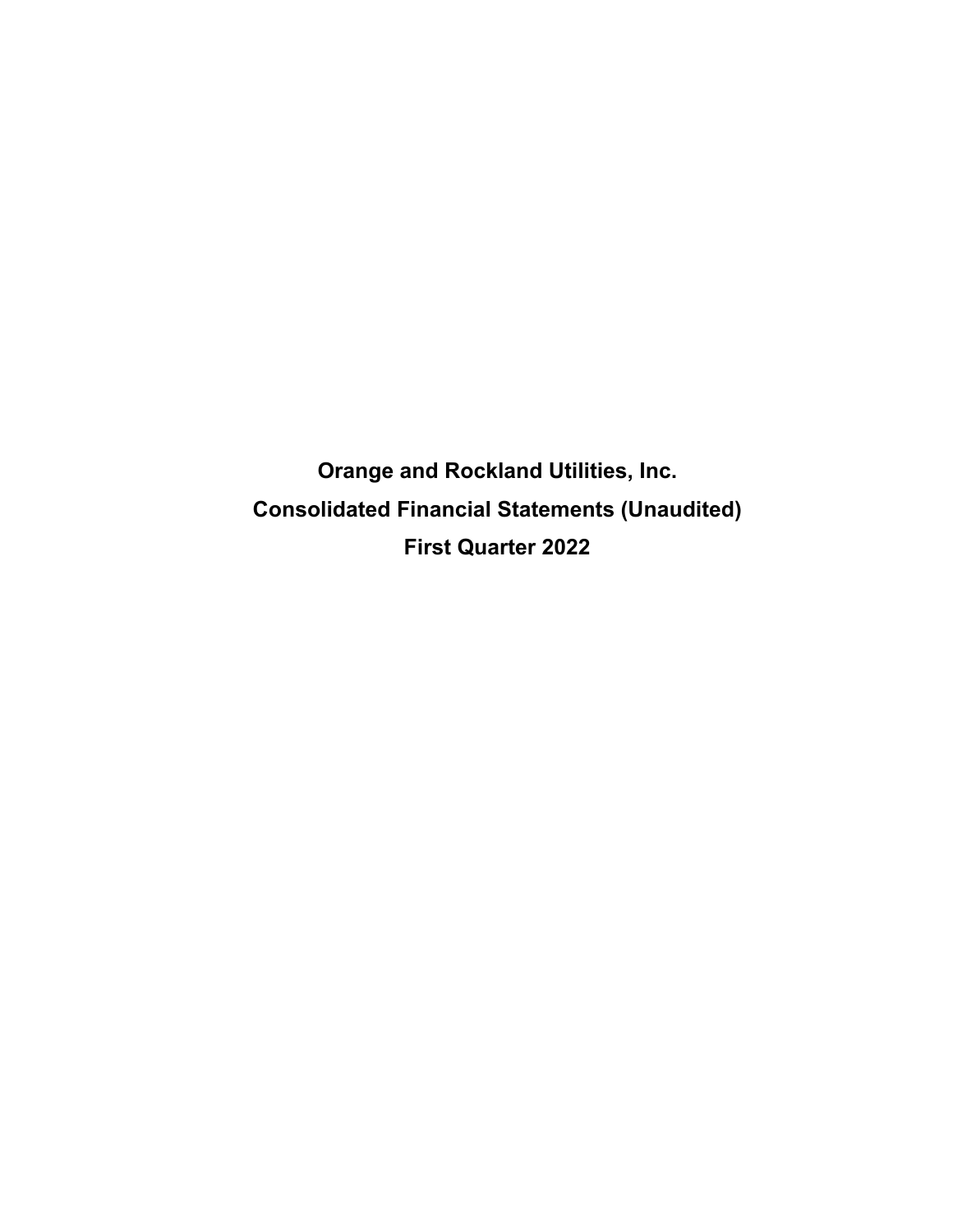

**Report of Independent Auditors** 

To the Board of Directors of Orange and Rockland Utilities, Inc.

#### *Results of Review of Interim Financial Information*

We have reviewed the accompanying consolidated interim financial information of Orange and Rockland Utilities, Inc. and its subsidiaries (the "Company"), which comprise the consolidated balance sheet as of March 31, 2022, and the related consolidated statements of income, comprehensive income, shareholder's equity, and cash flows for the three-month periods ended March 31, 2022 and 2021, including the related notes (collectively referred to as the "consolidated interim financial information").

Based on our review, we are not aware of any material modifications that should be made to the accompanying consolidated interim financial information for it to be in accordance with accounting principles generally accepted in the United States of America.

#### *Basis for Review Results*

We conducted our review in accordance with auditing standards generally accepted in the United States of America (US GAAS) applicable to reviews of interim financial information. A review of interim financial information consists principally of applying analytical procedures and making inquiries of persons responsible for financial and accounting matters. A review of interim financial information is substantially less in scope than an audit conducted in accordance with US GAAS, the objective of which is an expression of an opinion regarding the financial information as a whole, and accordingly, we do not express such an opinion. We are required to be independent of the Company and to meet our other ethical responsibilities, in accordance with the relevant ethical requirements relating to our review. We believe that the results of the review procedures provide a reasonable basis for our conclusion.

#### *Responsibilities of Management for the Consolidated Interim Financial Information*

Management is responsible for the preparation and fair presentation of the consolidated interim financial information in accordance with accounting principles generally accepted in the United States of America and for the design, implementation, and maintenance of internal control relevant to the preparation and fair presentation of the consolidated interim financial information that is free from material misstatement, whether due to fraud or error

#### *Other Matter*

We previously audited, in accordance with auditing standards generally accepted in the United States of America, the consolidated balance sheet (presented herein) and statement of capitalization (not presented herein) of Orange and Rockland Utilities, Inc. and its subsidiaries as of December 31, 2021, and the related consolidated statements of income, comprehensive income, shareholder's equity, and of cash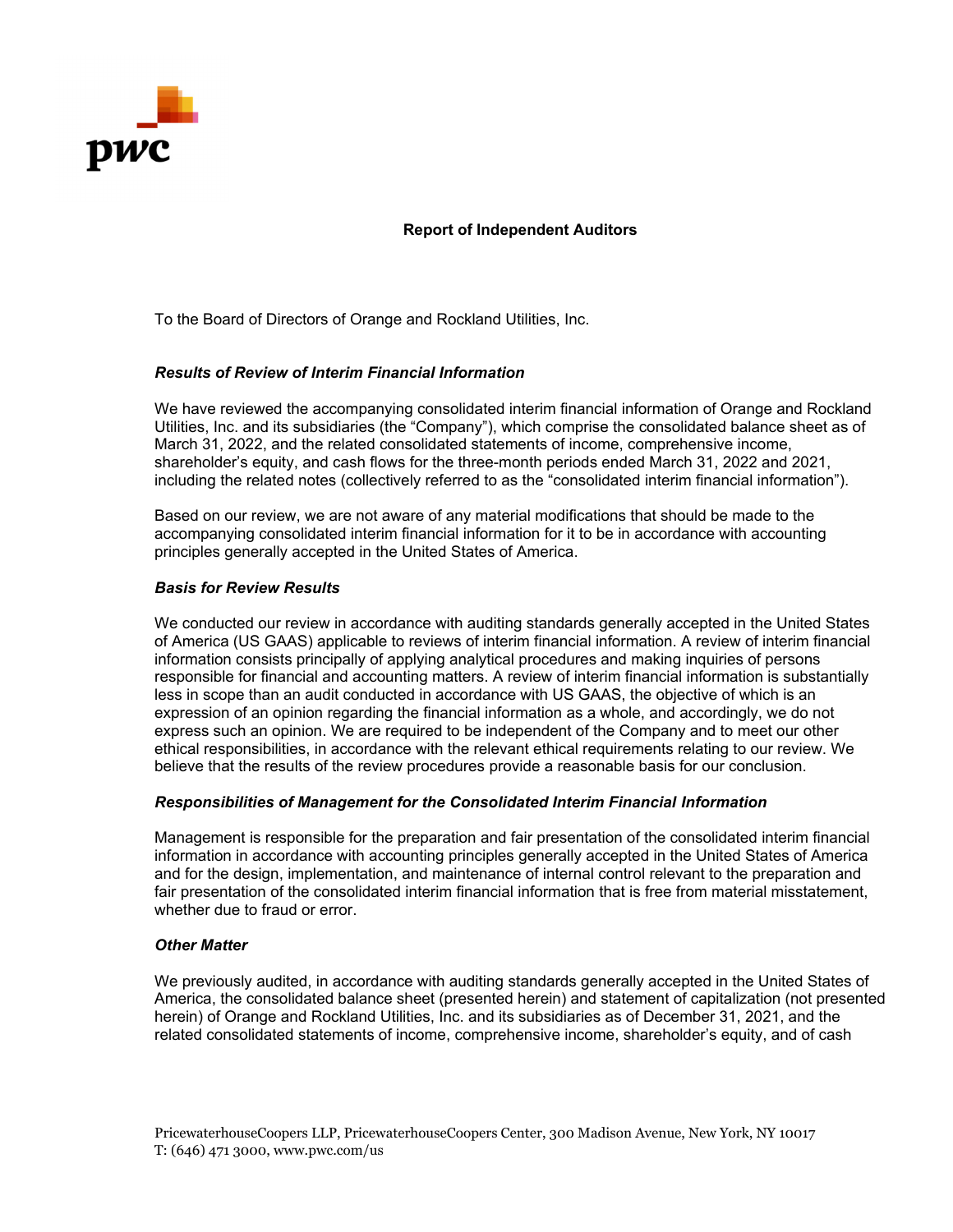

flows for the year then ended (not presented herein), and in our report dated March 11, 2022, we expressed an unmodified opinion on those consolidated financial statements. In our opinion, the information set forth in the accompanying consolidated balance sheet information as of December 31, 2021, is consistent, in all material respects, with the audited consolidated balance sheet from which it has been derived.

Vicinatechouse Corpers LLP

May 13, 2022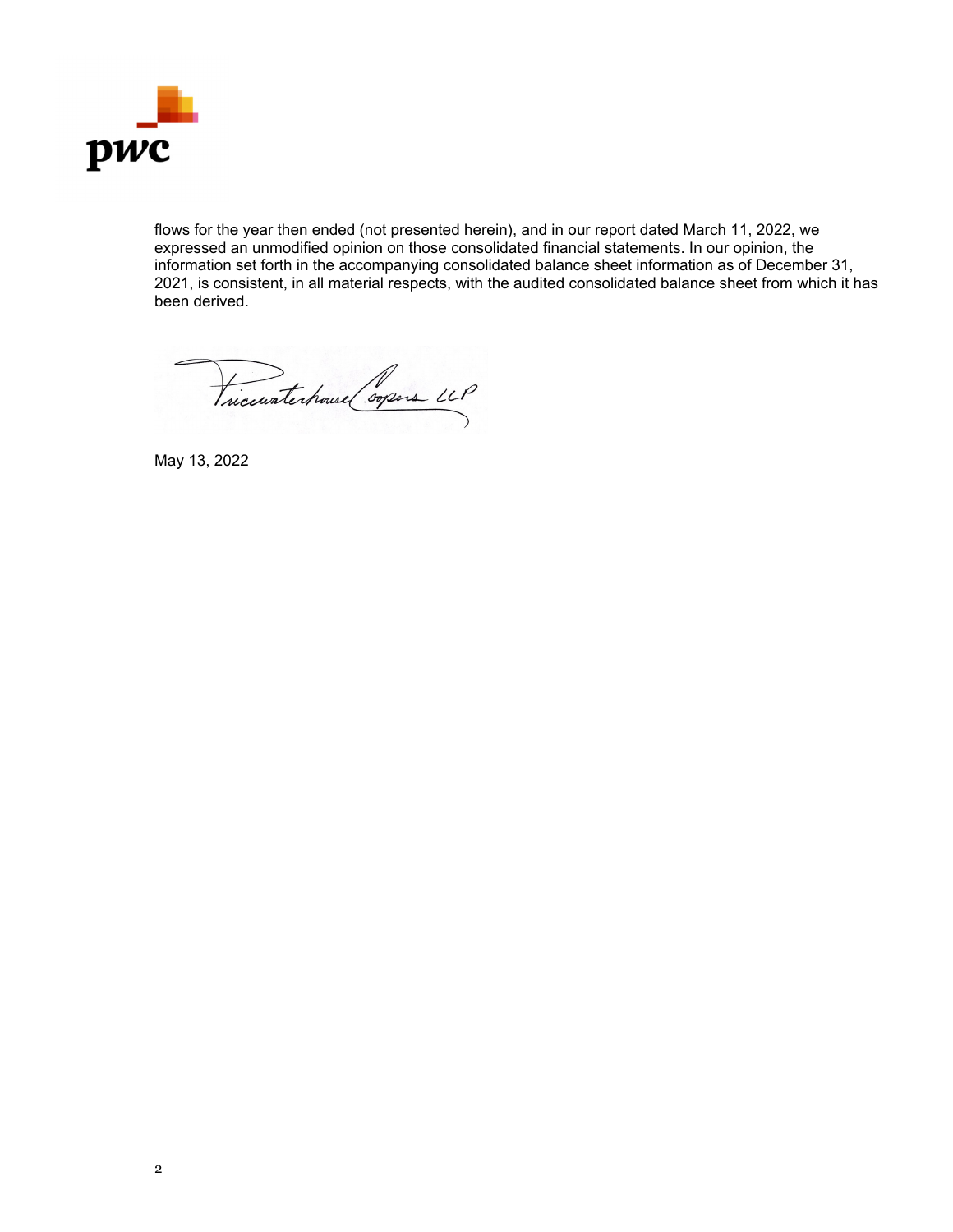# **Orange and Rockland Utilities, Inc. Consolidated Financial Statements (Unaudited) First Quarter 2022**

| <b>Consolidated Financial Statements (Unaudited)</b>       | Page           |
|------------------------------------------------------------|----------------|
| <b>Consolidated Income Statement</b>                       | $\mathbf 1$    |
| <b>Consolidated Statement of Comprehensive Income</b>      | 2              |
| <b>Consolidated Statement of Cash Flows</b>                | 3              |
| <b>Consolidated Balance Sheet</b>                          | $\overline{4}$ |
| <b>Consolidated Statement of Shareholder's Equity</b>      | 6              |
| Notes to the Consolidated Financial Statements (Unaudited) | 7              |
|                                                            |                |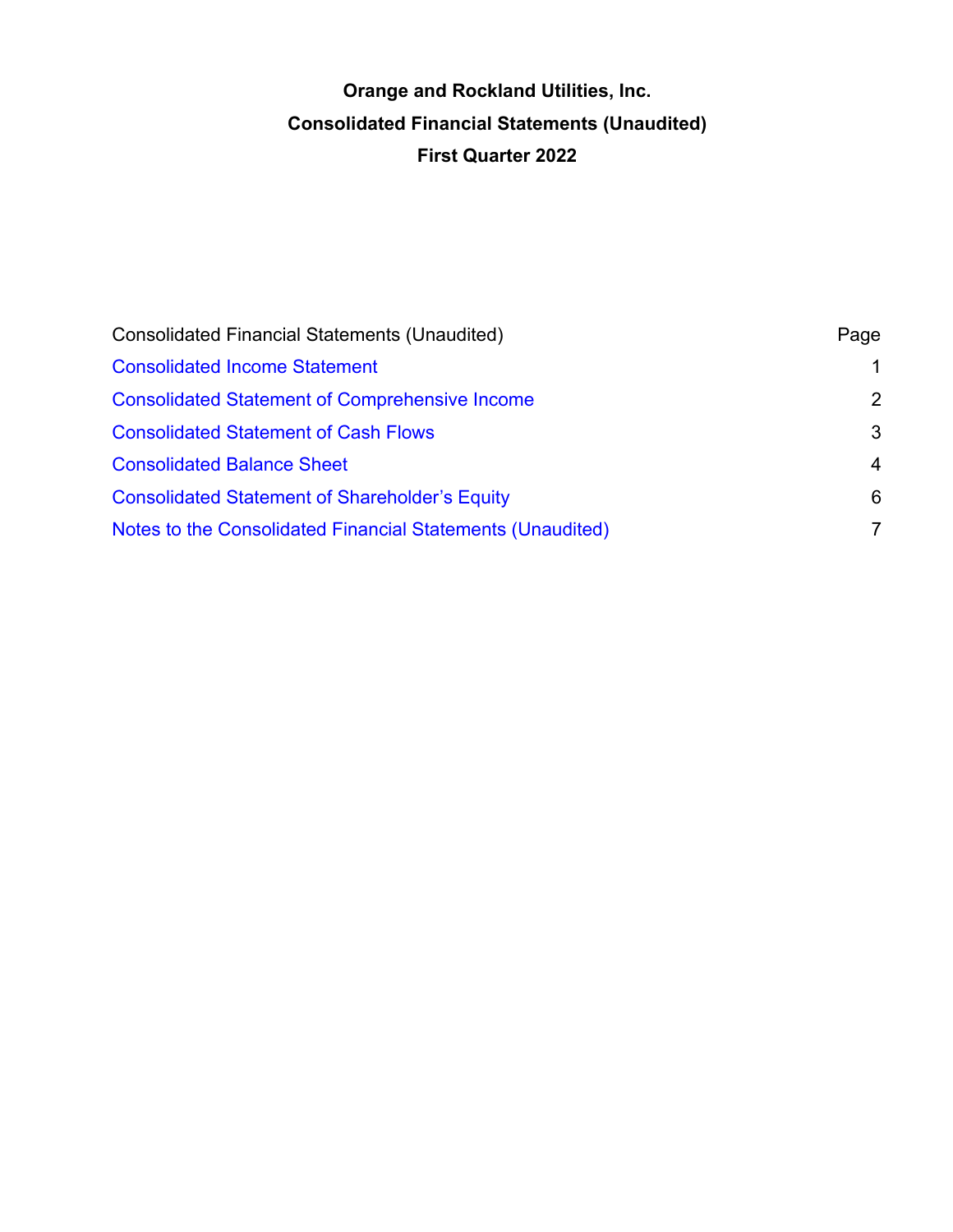### **Orange and Rockland Utilities, Inc. CONSOLIDATED INCOME STATEMENT (UNAUDITED)**

<span id="page-4-0"></span>

|                                                     | <b>For the Three Months</b><br>Ended March 31, |       |
|-----------------------------------------------------|------------------------------------------------|-------|
| (Millions of Dollars)                               | 2022                                           | 2021  |
| <b>OPERATING REVENUES</b>                           |                                                |       |
| Electric                                            | \$166                                          | \$145 |
| Gas                                                 | 119                                            | 103   |
| <b>TOTAL OPERATING REVENUES</b>                     | 285                                            | 248   |
| <b>OPERATING EXPENSES</b>                           |                                                |       |
| Purchased power                                     | 59                                             | 41    |
| Gas purchased for resale                            | 47                                             | 31    |
| Other operations and maintenance                    | 87                                             | 80    |
| Depreciation and amortization                       | 24                                             | 24    |
| Taxes, other than income taxes                      | 23                                             | 23    |
| <b>TOTAL OPERATING EXPENSES</b>                     | 240                                            | 199   |
| <b>OPERATING INCOME</b>                             | 45                                             | 49    |
| OTHER INCOME (DEDUCTIONS)                           |                                                |       |
| Allowance for equity funds used during construction | $\mathbf{1}$                                   |       |
| Other income (deductions)                           | 5                                              | (3)   |
| TOTAL OTHER INCOME (DEDUCTIONS)                     | 6                                              | (3)   |
| INCOME BEFORE INTEREST AND INCOME TAX EXPENSE       | 51                                             | 46    |
| <b>INTEREST EXPENSE</b>                             |                                                |       |
| Interest on long-term debt                          | 11                                             | 11    |
| <b>NET INTEREST EXPENSE</b>                         | 11                                             | 11    |
| INCOME BEFORE INCOME TAX EXPENSE                    | 40                                             | 35    |
| <b>INCOME TAX EXPENSE</b>                           | 10                                             | 8     |
| <b>NET INCOME</b>                                   | \$30                                           | \$27  |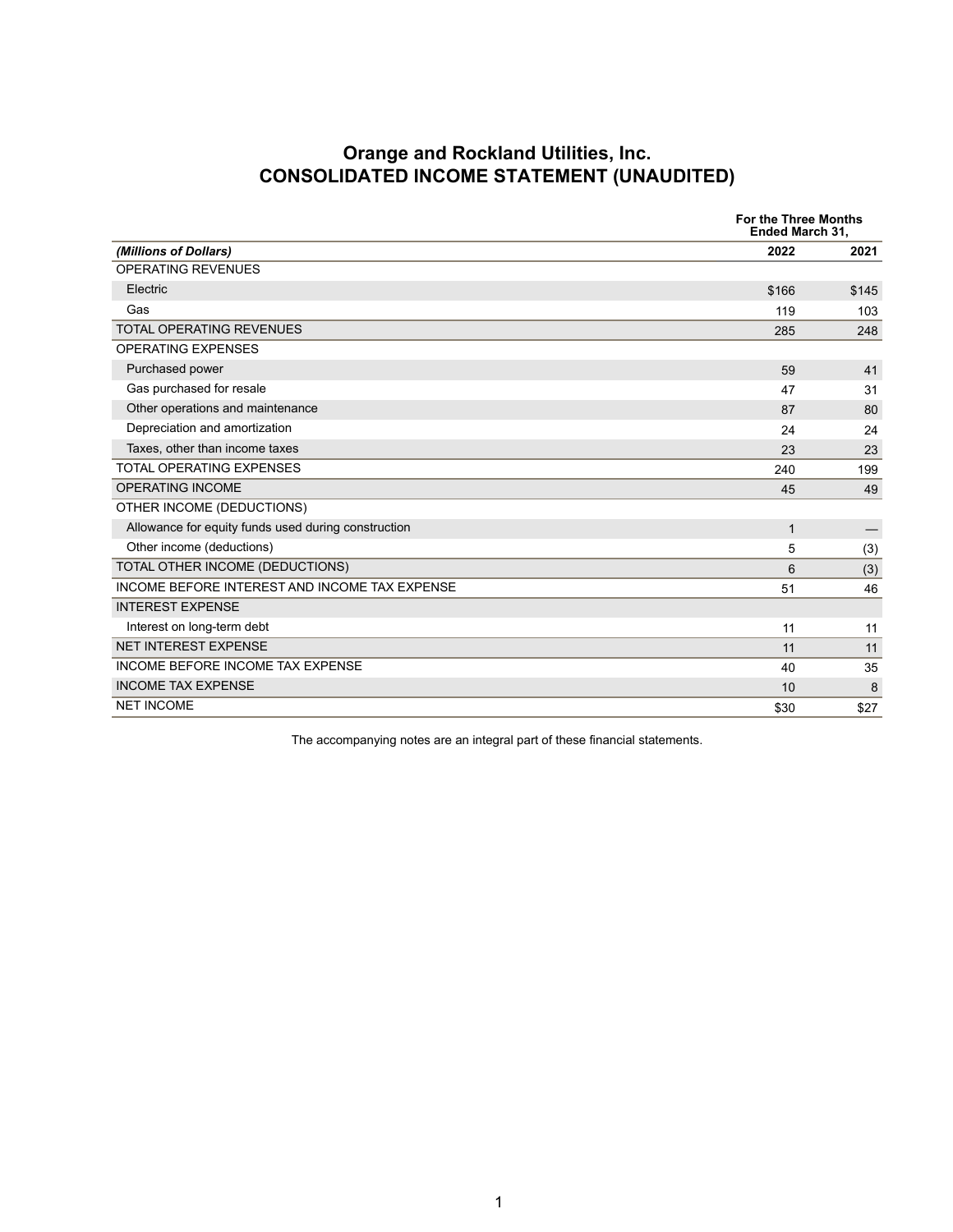## <span id="page-5-0"></span>**Orange and Rockland Utilities, Inc. CONSOLIDATED STATEMENT OF COMPREHENSIVE INCOME (UNAUDITED)**

|                                                                                   | <b>For the Three Months</b><br><b>Ended March 31,</b> |      |
|-----------------------------------------------------------------------------------|-------------------------------------------------------|------|
| (Millions of Dollars)                                                             | 2022                                                  | 2021 |
| <b>NET INCOME</b>                                                                 | \$30                                                  | \$27 |
| OTHER COMPREHENSIVE INCOME, NET OF TAXES                                          |                                                       |      |
| Pension and other postretirement benefit plan liability adjustments, net of taxes | 3                                                     | 3    |
| TOTAL OTHER COMPREHENSIVE INCOME, NET OF TAXES                                    | 3                                                     | 3    |
| <b>COMPREHENSIVE INCOME</b>                                                       | \$33                                                  | \$30 |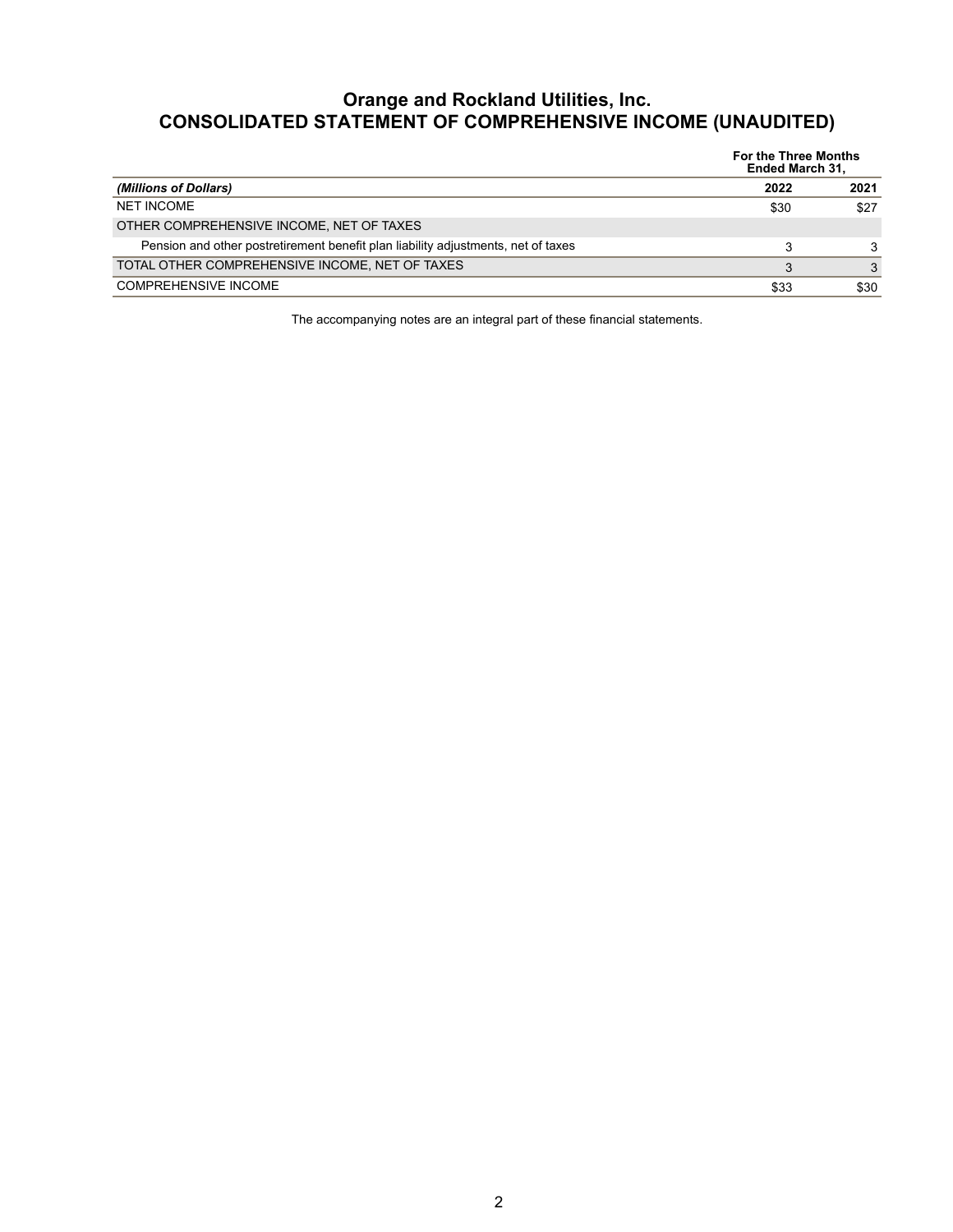### **Orange and Rockland Utilities, Inc. CONSOLIDATED STATEMENT OF CASH FLOWS (UNAUDITED)**

<span id="page-6-0"></span>

|                                                                         | For the Three Months<br><b>Ended March 31,</b> |              |
|-------------------------------------------------------------------------|------------------------------------------------|--------------|
| (Millions of Dollars)                                                   | 2022                                           | 2021         |
| OPERATING ACTIVITIES                                                    |                                                |              |
| Net income                                                              | \$30                                           | \$27         |
| PRINCIPAL NON-CASH CHARGES/(CREDITS) TO INCOME                          |                                                |              |
| Depreciation and amortization                                           | 24                                             | 24           |
| Deferred income taxes                                                   | (2)                                            | 4            |
| Rate case amortization                                                  | $\overline{4}$                                 | $\mathbf{1}$ |
| Common equity component of allowance for funds used during construction | (1)                                            |              |
| Unbilled revenue                                                        | 3                                              | 5            |
| Other non-cash items, net                                               | 8                                              | 6            |
| CHANGES IN ASSETS AND LIABILITIES                                       |                                                |              |
| Accounts receivable - customers                                         | (15)                                           | (11)         |
| Allowance for uncollectible accounts - customers                        | (1)                                            | $\mathbf{1}$ |
| Accounts receivable from affiliated companies                           |                                                | (4)          |
| Materials and supplies, including gas in storage                        | 5                                              | 6            |
| Revenue decoupling mechanism receivable                                 |                                                | (2)          |
| Prepayments, other receivables and other current assets                 | (25)                                           | (8)          |
| Accounts payable                                                        | 5                                              | (30)         |
| Accounts payable to affiliated companies                                | (3)                                            |              |
| Pensions and retiree benefits obligations                               | (1)                                            | $\mathbf 1$  |
| Pensions and retiree benefits contributions                             | (1)                                            | (1)          |
| <b>Accrued taxes</b>                                                    | (2)                                            |              |
| Accrued taxes to affiliated companies                                   | 12                                             | 5            |
| Accrued interest                                                        | 1                                              | 1            |
| System benefit charge                                                   | (3)                                            | (2)          |
| Superfund and environmental remediation costs                           |                                                | 2            |
| Deferred charges, noncurrent assets and other regulatory assets         | (20)                                           | (4)          |
| Deferred credits and other regulatory liabilities                       | 44                                             | 6            |
| Other current and noncurrent liabilities                                | (10)                                           | (12)         |
| NET CASH FLOWS FROM OPERATING ACTIVITIES                                | 52                                             | 15           |
| <b>INVESTING ACTIVITIES</b>                                             |                                                |              |
| Utility construction expenditures                                       | (48)                                           | (50)         |
| Cost of removal less salvage                                            | (1)                                            | (2)          |
| NET CASH FLOWS USED IN INVESTING ACTIVITIES                             | (49)                                           | (52)         |
| <b>FINANCING ACTIVITIES</b>                                             |                                                |              |
| Net issuance of short-term debt                                         | 13                                             | 6            |
| Capital contribution by parent                                          |                                                | 30           |
| Dividend to parent                                                      | (14)                                           | (12)         |
| NET CASH FLOWS FROM (USED IN) FINANCING ACTIVITIES                      | (1)                                            | 24           |
| CASH, TEMPORARY CASH INVESTMENTS, AND RESTRICTED CASH:                  |                                                |              |
| <b>NET CHANGE FOR THE PERIOD</b>                                        | 2                                              |              |
| <b>BALANCE AT BEGINNING OF PERIOD</b>                                   |                                                | (13)         |
|                                                                         | 29                                             | 37           |
| <b>BALANCE AT END OF PERIOD</b>                                         | \$31                                           | \$24         |
| SUPPLEMENTAL DISCLOSURE OF CASH INFORMATION                             |                                                |              |
| Cash paid during the period for:                                        |                                                |              |
| Interest                                                                | \$9                                            | \$9          |
| SUPPLEMENTAL DISCLOSURE OF NON-CASH INFORMATION                         |                                                |              |
| Construction expenditures in accounts payable                           | \$11                                           | \$10         |
| Software licenses acquired but unpaid as of end of period               | \$1                                            | \$3          |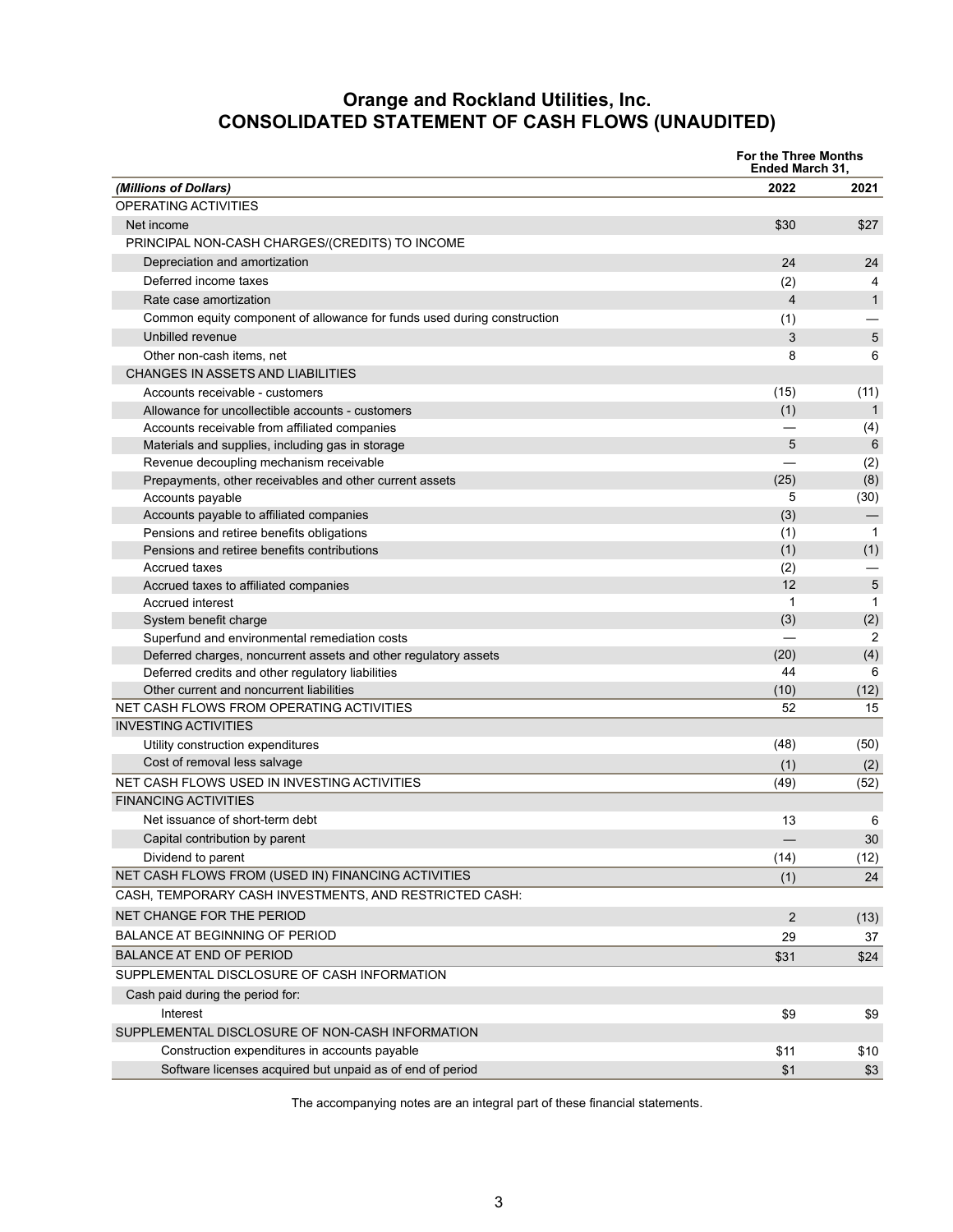### **Orange and Rockland Utilities, Inc. CONSOLIDATED BALANCE SHEET (UNAUDITED)**

<span id="page-7-0"></span>

| (Millions of Dollars)                                                                                                        | March 31,<br>2022 | December 31.<br>2021 |
|------------------------------------------------------------------------------------------------------------------------------|-------------------|----------------------|
| <b>ASSETS</b>                                                                                                                |                   |                      |
| <b>CURRENT ASSETS</b>                                                                                                        |                   |                      |
| Cash and temporary cash investments                                                                                          | \$31              | \$29                 |
| Accounts receivable – customers, net allowance for uncollectible accounts of \$11 and \$12 in<br>2022 and 2021, respectively | 107               | 91                   |
| Other receivables, net allowance for uncollectible accounts of \$2 in 2022 and 2021                                          | 19                | 14                   |
| Accrued unbilled revenue                                                                                                     | 47                | 50                   |
| Accounts receivable from affiliated companies                                                                                | 4                 | $\overline{4}$       |
| Gas in storage, at average cost                                                                                              | 6                 | 13                   |
| Materials and supplies, at average cost                                                                                      | 26                | 24                   |
| Prepayments                                                                                                                  | 35                | 30                   |
| Regulatory assets                                                                                                            | 20                | 18                   |
| Fair value of derivative assets                                                                                              | 26                | 8                    |
| Other current assets                                                                                                         | 6                 | 9                    |
| <b>TOTAL CURRENT ASSETS</b>                                                                                                  | 327               | 290                  |
| <b>INVESTMENTS</b>                                                                                                           | 24                | 26                   |
| UTILITY PLANT, AT ORIGINAL COST                                                                                              |                   |                      |
| Electric                                                                                                                     | 2,147             | 2,092                |
| Gas                                                                                                                          | 977               | 966                  |
| General                                                                                                                      | 318               | 316                  |
| <b>TOTAL</b>                                                                                                                 | 3,442             | 3,374                |
| Less: Accumulated depreciation                                                                                               | 952               | 941                  |
| <b>Net</b>                                                                                                                   | 2,490             | 2,433                |
| Construction work in progress                                                                                                | 126               | 166                  |
| <b>NET UTILITY PLANT</b>                                                                                                     | 2,616             | 2,599                |
| OTHER NONCURRENT ASSETS                                                                                                      |                   |                      |
| Regulatory assets                                                                                                            | 329               | 323                  |
| Operating lease right-of-use asset                                                                                           | 3                 | 1                    |
| Pension and retiree benefits                                                                                                 | 58                | 24                   |
| Fair value of derivative assets                                                                                              | 11                | $\overline{7}$       |
| Other deferred charges and noncurrent assets                                                                                 | 22                | 22                   |
| TOTAL OTHER NONCURRENT ASSETS                                                                                                | 423               | 377                  |
| <b>TOTAL ASSETS</b>                                                                                                          | \$3,390           | \$3,292              |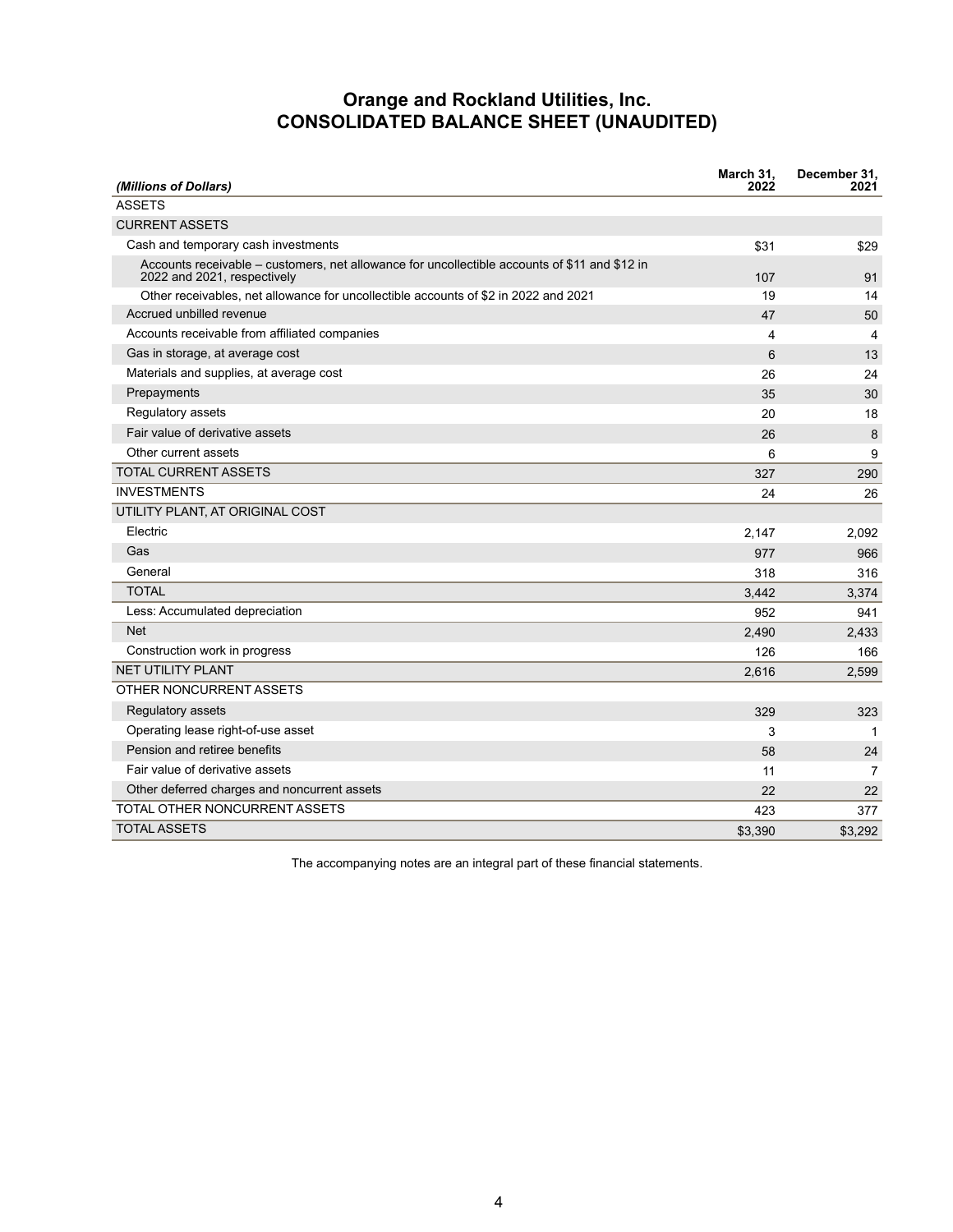## **Orange and Rockland Utilities, Inc. CONSOLIDATED BALANCE SHEET (UNAUDITED)**

| (Millions of Dollars)                                        | March 31,<br>2022 | December 31,<br>2021 |
|--------------------------------------------------------------|-------------------|----------------------|
| LIABILITIES AND SHAREHOLDER'S EQUITY                         |                   |                      |
| <b>CURRENT LIABILITIES</b>                                   |                   |                      |
| Notes payable                                                | \$90              | \$77                 |
| Accounts payable                                             | 71                | 76                   |
| Accounts payable to affiliated companies                     | 21                | 24                   |
| <b>Customer deposits</b>                                     | 15                | 14                   |
| <b>Accrued taxes</b>                                         | 3                 | 5                    |
| Accrued taxes to affiliated companies                        | 22                | 10                   |
| Accrued interest                                             | 11                | 10                   |
| Accrued wages                                                | 11                | 11                   |
| Fair value of derivative liabilities                         | 5                 | 6                    |
| Regulatory liabilities                                       | 81                | 51                   |
| System benefit charge                                        | 44                | 51                   |
| Operating lease liabilities                                  | $\mathbf{1}$      | $\mathbf{1}$         |
| Other current liabilities                                    | 25                | 36                   |
| <b>TOTAL CURRENT LIABILITIES</b>                             | 400               | 372                  |
| NONCURRENT LIABILITIES                                       |                   |                      |
| Provision for injuries and damages                           | 5                 | 5                    |
| Pensions and retiree benefits                                | 117               | 116                  |
| Superfund and other environmental costs                      | 90                | 90                   |
| Asset retirement obligations                                 | 1                 | 1                    |
| Deferred income taxes and unamortized investment tax credits | 364               | 362                  |
| <b>Regulatory liabilities</b>                                | 491               | 448                  |
| Operating lease liabilities                                  | 3                 |                      |
| Fair value of derivative liabilities                         | 5                 | 5                    |
| Other deferred credits and noncurrent liabilities            | 39                | 37                   |
| <b>TOTAL NONCURRENT LIABILITIES</b>                          | 1,115             | 1,064                |
| <b>LONG-TERM DEBT</b>                                        | 968               | 968                  |
| SHAREHOLDER'S EQUITY (See Statement of Shareholder's Equity) | 907               | 888                  |
| TOTAL LIABILITIES AND SHAREHOLDER'S EQUITY                   | \$3,390           | \$3,292              |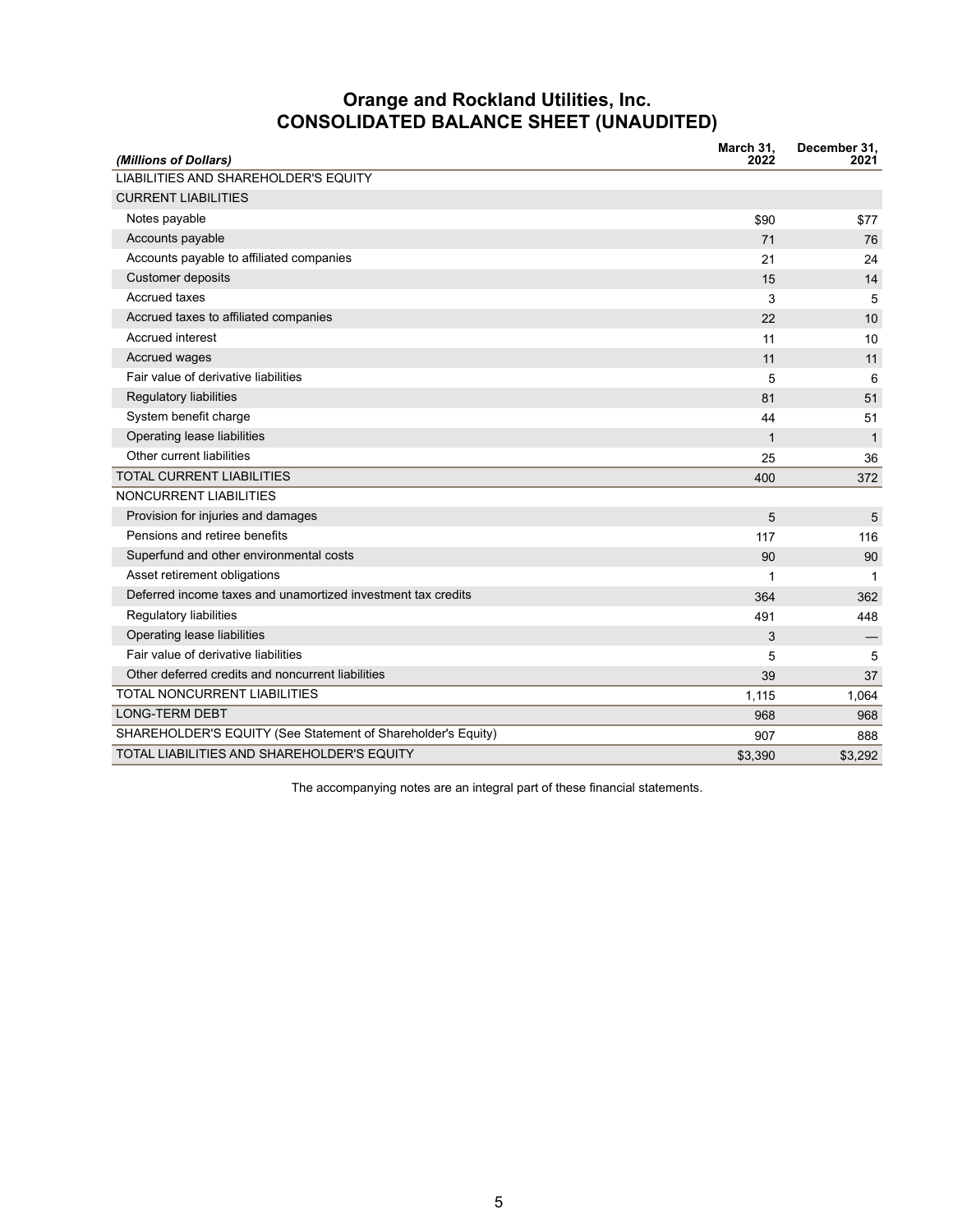## <span id="page-9-0"></span>**Orange and Rockland Utilities, Inc. CONSOLIDATED STATEMENT OF SHAREHOLDER'S EQUITY (UNAUDITED)**

|                                 | <b>Common Stock</b> |        |                                         |                             |                                                |       | Accumulated |  |
|---------------------------------|---------------------|--------|-----------------------------------------|-----------------------------|------------------------------------------------|-------|-------------|--|
| (In Millions/Except Share Data) | <b>Shares</b>       | Amount | <b>Additional</b><br>Paid-In<br>Capital | Retained<br><b>Earnings</b> | <b>Other</b><br>Comprehensive<br>Income/(Loss) | Total |             |  |
| BALANCE AS OF DECEMBER 31, 2020 | 1.000               | $s-$   | \$404                                   | \$420                       | \$(17)                                         | \$807 |             |  |
| Net income                      |                     |        |                                         | 27                          |                                                | 27    |             |  |
| Common stock dividend to parent |                     |        |                                         | (12)                        |                                                | (12)  |             |  |
| Capital contribution by parent  |                     |        | 30                                      |                             |                                                | 30    |             |  |
| Other comprehensive income      |                     |        |                                         |                             | 3                                              | 3     |             |  |
| BALANCE AS OF MARCH 31, 2021    | 1.000               | $s-$   | \$434                                   | \$435                       | \$(14)                                         | \$855 |             |  |
| BALANCE AS OF DECEMBER 31, 2021 | 1.000               | $s-$   | \$439                                   | \$443                       | \$6                                            | \$888 |             |  |
| Net income                      |                     |        |                                         | 30                          |                                                | 30    |             |  |
| Common stock dividend to parent |                     |        |                                         | (14)                        |                                                | (14)  |             |  |
| Capital contribution by parent  |                     |        |                                         |                             |                                                |       |             |  |
| Other comprehensive income      |                     |        |                                         |                             | 3                                              | 3     |             |  |
| BALANCE AS OF MARCH 31, 2022    | 1,000               | $s-$   | \$439                                   | \$459                       | \$9                                            | \$907 |             |  |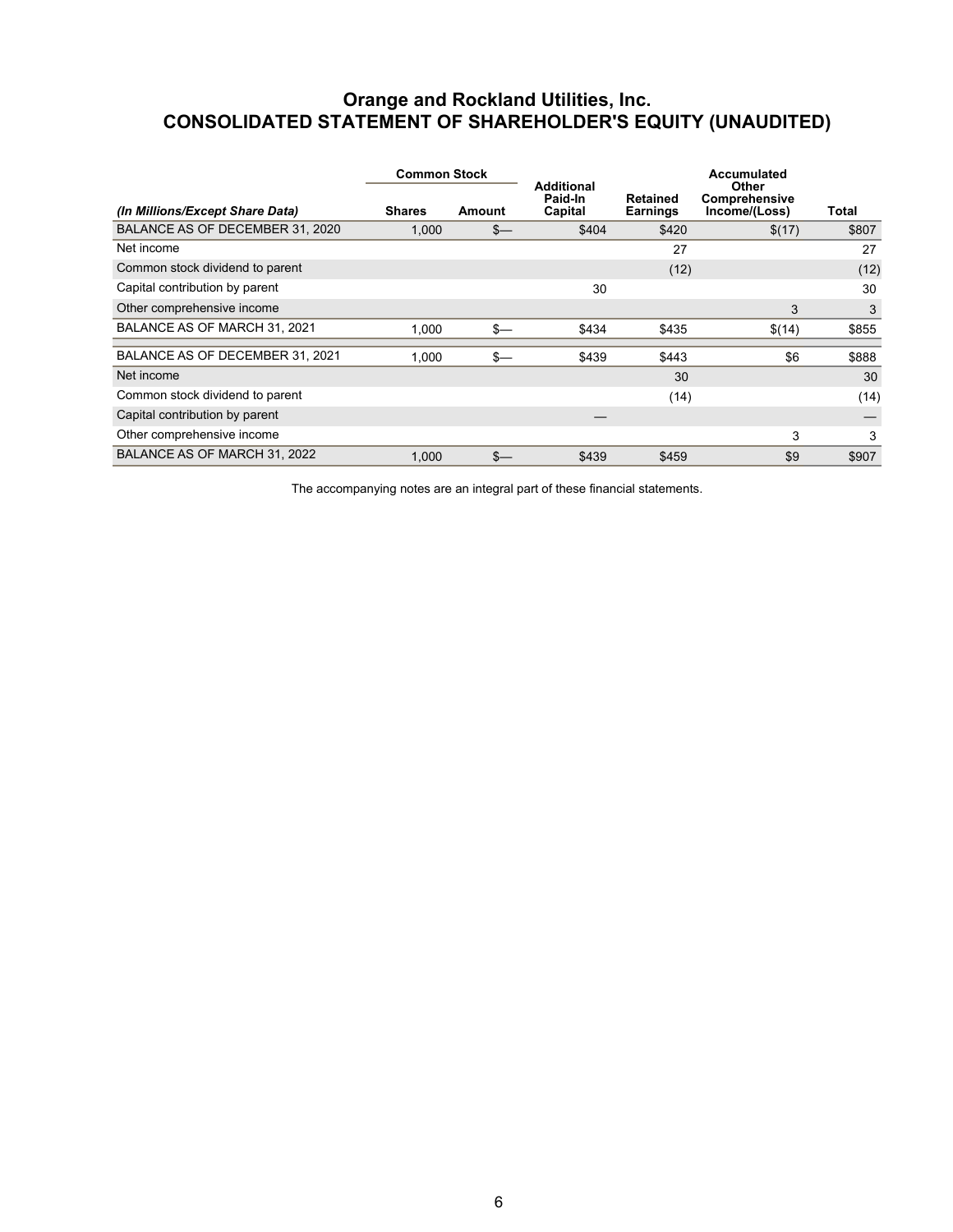### **Notes to the Financial Statements (Unaudited)**

### <span id="page-10-0"></span>**General**

These notes accompany and form an integral part of the consolidated financial statements of Orange and Rockland Utilities, Inc., a NY corporation, and its subsidiaries (the Company or O&R). The Company is a regulated utility, the equity of which is owned entirely by Consolidated Edison, Inc. (Con Edison). O&R has one regulated utility subsidiary: Rockland Electric Company (RECO). For the three months ended March 31, 2022 and 2021, operating revenues for RECO were 15.3 percent and 15.8 percent, respectively, of O&R's consolidated operating revenues. O&R, along with RECO, provides electric service in southeastern NY and adjacent areas of northern NJ and gas service in southeastern NY.

The Company is subject to regulation by the Federal Energy Regulatory Commission (FERC), the New York State Public Service Commission (NYSPSC) and the New Jersey Board of Public Utilities (NJBPU) with respect to rates and accounting.

The interim consolidated financial statements of the Company as of March 31, 2022 and for the three month periods ended March 31, 2022 and 2021 (the First Quarter Financial Statements) are unaudited but, in the opinion of the Company's management, reflect all adjustments (which include only normally recurring adjustments) necessary for a fair statement of the results for the interim periods presented. The First Quarter Financial Statements should be read together with the audited consolidated financial statements of the Company as of December 31, 2021 and 2020 and for each of the three years ended December 31, 2021, including the notes thereto.

#### **Coronavirus Disease 2019 (COVID-19) Impacts**

Information regarding the Coronavirus Disease 2019 (COVID-19) global pandemic and its impact on the Company are described in Note B, Note I and Note J.

#### **Subsequent Events**

The Company has, pursuant to the accounting rules for subsequent events, evaluated events or transactions that occurred after March 31, 2022 through the posting on its website (May 13, 2022) of the First Quarter Financial Statements for potential recognition or disclosure in the First Quarter Financial Statements.

### **Note A – Summary of Significant Accounting Policies**

#### **Accounting Policies**

The accounting policies of the Company conform to generally accepted accounting principles in the United States of America (GAAP). For the Company, these accounting principles include the accounting rules for regulated operations and the accounting requirements of the FERC and the state regulators having jurisdiction.

#### **Reclassification**

Certain prior period amounts have been reclassified within the Consolidated Statement of Cash Flows and Consolidated Balance Sheet to conform with current period presentation.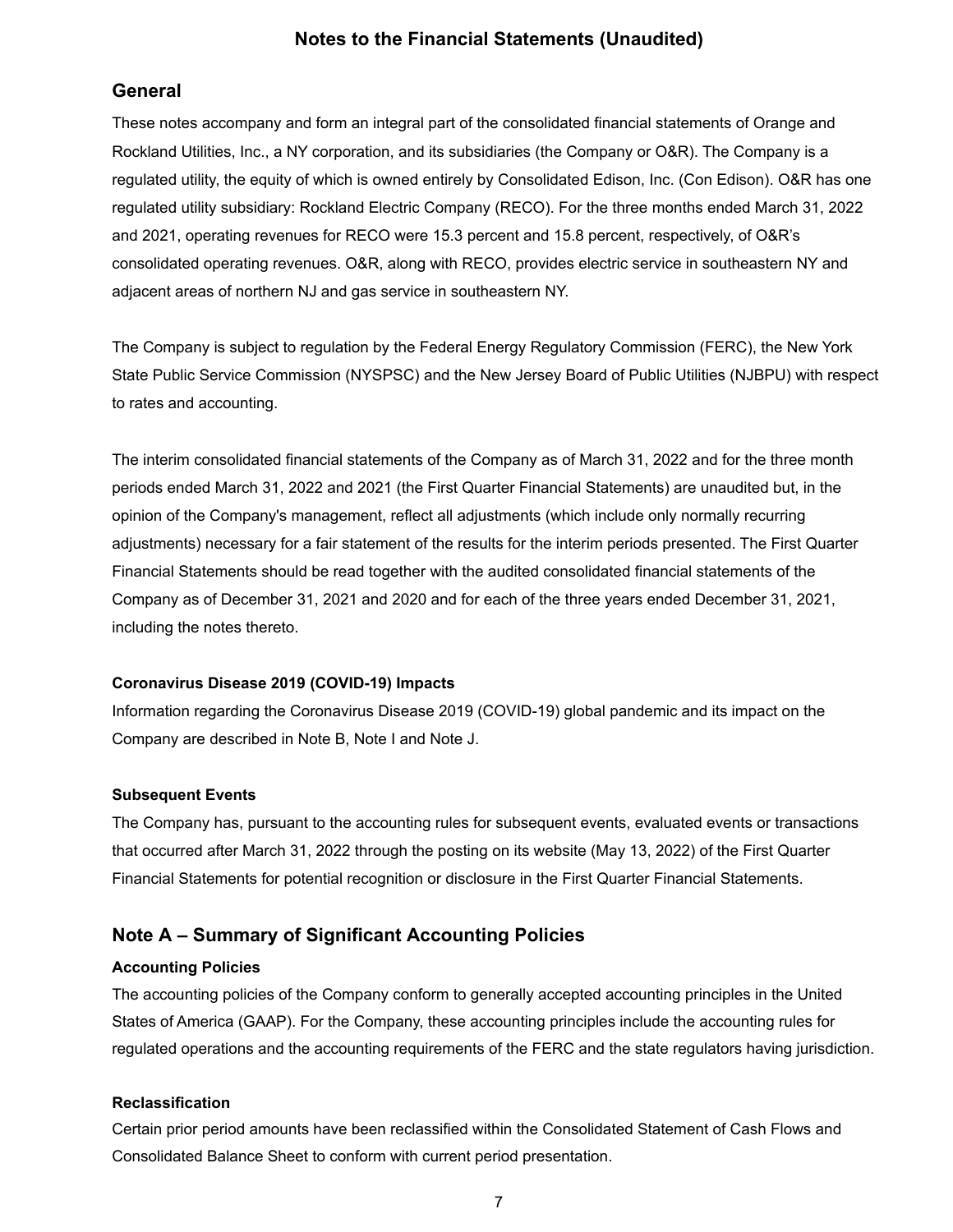### **Changes in Accumulated Other Comprehensive Income/(Loss) by Component**

For the three months ended March 31, 2022 and 2021, changes to accumulated other comprehensive income/ (loss) (OCI) were as follows:

|                                                                                                                       | For the Three Months Ended March 31, |        |  |
|-----------------------------------------------------------------------------------------------------------------------|--------------------------------------|--------|--|
| (Millions of Dollars)                                                                                                 | 2022                                 | 2021   |  |
| Beginning balance, accumulated OCI, net of taxes (a)                                                                  | \$6                                  | \$(17) |  |
| OCI before reclassifications, net of tax of \$(1) in 2022 and 2021                                                    | 2                                    |        |  |
| Amounts reclassified from accumulated OCI related to pension plan liabilities, net of tax<br>of $$(1)$ in 2021 (a)(b) |                                      |        |  |
| Current period OCI, net of taxes                                                                                      | 3                                    | 3      |  |
| Ending balance, accumulated OCI, net of taxes (a)                                                                     | \$9                                  | \$(14) |  |

(a) Tax reclassified from accumulated OCI is reported in the income tax expense line item of the consolidated income statement.

(b) Only RECO's portion of unrecognized pension and other postretirement benefit costs are recorded into, and amortized out of, OCI. All other such costs are recorded through regulatory assets. The net actuarial losses and prior service costs recognized during the period are included in the computation of total periodic pension and other postretirement benefit costs. See Notes E and F.

## **Note B – Regulatory Matters**

#### **Rate Plans**

#### **O&R NY - Electric and Gas**

In April 2022, the NYSPSC approved the October 2021 joint proposal for new electric and gas rates. The joint proposal provides for electric rate increases of \$4.9 million, \$16.2 million and \$23.1 million, effective January 1, 2022, 2023 and 2024, or \$11.7 million on a levelized annual billed basis, respectively. The joint proposal provides for gas rate increases of \$0.7 million, \$7.4 million and \$9.9 million, effective January 1, 2022, 2023 and 2024, or \$4.4 million on a levelized annual billed basis, respectively. The joint proposal also includes certain COVID-19 provisions, such as: recovery of 2020 late payment charges over three years (\$2.8 million); reconciliation of late payment charges to amounts reflected in rates for years 2021 through 2024, with full recovery/refund via surcharge/sur-credit once the annual variance equals or exceeds 5 basis points of return on equity; and reconciliation of write-offs of customer accounts receivable balances to amounts reflected in rates from January 1, 2020 through December 31, 2024, with full recovery/refund via surcharge/sur-credit once the annual variance equals or exceeds 5 basis points of return on equity.

### **Rockland Electric Company (RECO)**

Effective July 2021, the New Jersey Board of Public Utilities (NJBPU) authorized a conservation incentive program for RECO, that covers all residential and most commercial customers, under which RECO's actual electric distribution revenues are compared with the authorized distribution revenues and the difference accrued, with interest, for refund to, or recovery from, customers, as applicable. The conservation incentive program is not permitted if RECO's actual return on equity exceeds the approved base rate filing return on equity by 50 basis points or more.

In January 2022, RECO filed a request with FERC for an increase to its annual transmission revenue requirement from \$16.9 million to \$20.4 million. The revenue requirement reflects a return on common equity of 11.04 percent and a common equity ratio of 47 percent.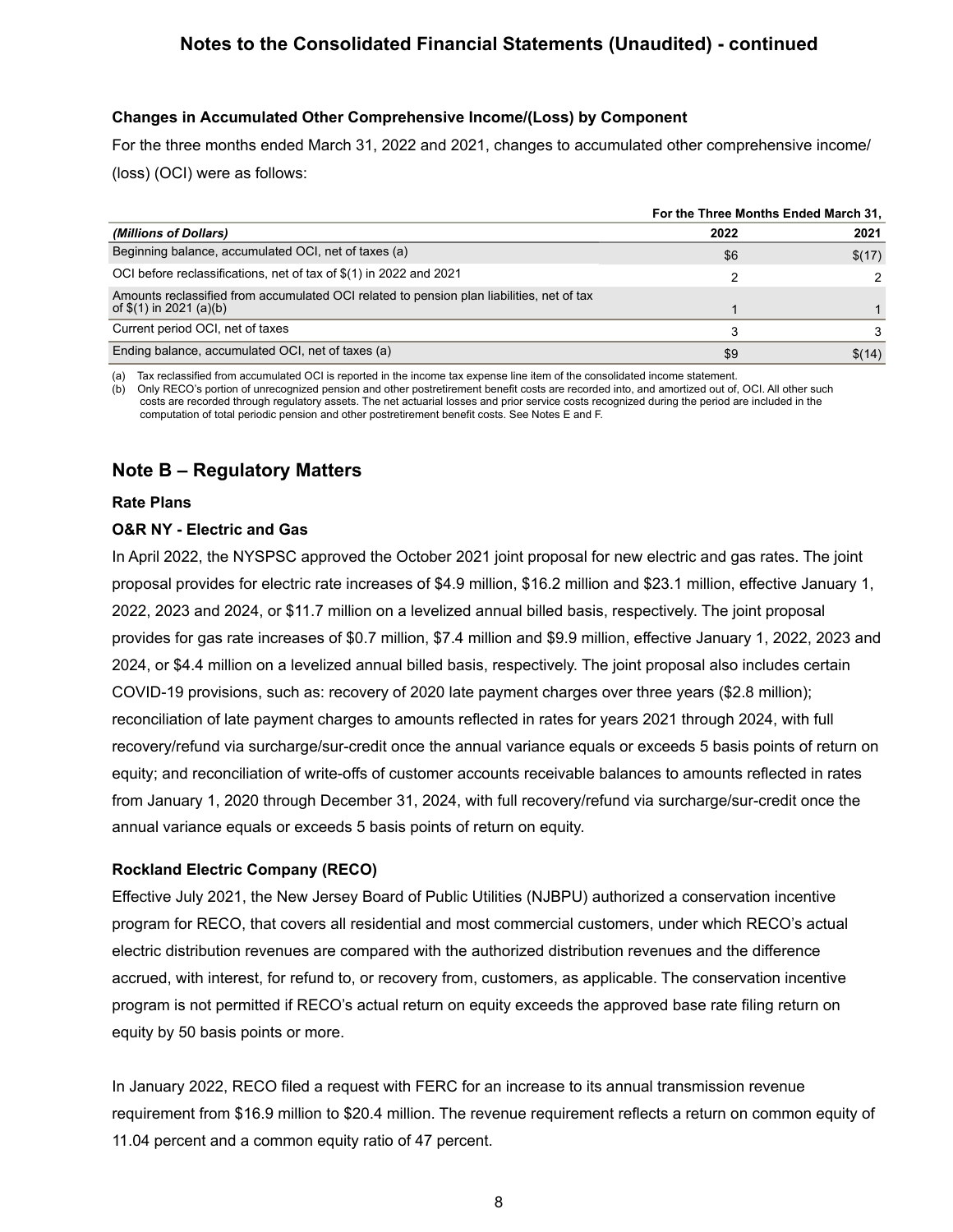In March 2022, RECO filed a request with the NJBPU to implement a \$209 million Infrastructure Investment Program (IIP) over a five-year period (2023 – 2027). RECO's IIP proposes accelerated infrastructure investments to enhance safety, reliability, and/or resiliency.

#### **COVID-19 Regulatory Matters**

Governors, public utility commissions and other regulatory agencies in the states in which O&R and RECO operate have issued orders related to the COVID-19 pandemic that impact the companies as described below.

#### **NY Regulation**

In March 2020, former New York State Governor Cuomo declared a State Disaster Emergency for the State of NY due to the COVID-19 pandemic and signed the "New York State on PAUSE" executive order that temporarily closed all non-essential businesses statewide. The former Governor then lifted these closures over time and ended the emergency declaration in June 2021. As a result of the emergency declaration, and due to economic conditions, the NYSPSC and the Company has worked to mitigate the potential impact of the COVID-19 pandemic on the Company, its customers and other stakeholders.

In March 2020, the Company began suspending service disconnections, certain collection notices, final bill collection agency activity, new late payment charges and certain other fees for all customers. The Company also began providing payment extensions for all customers that were scheduled to be disconnected prior to the start of the COVID-19 pandemic. In June 2020, the state of NY enacted a law prohibiting NY utilities, including O&R, from disconnecting residential customers, and starting in May 2021 small business customers, during the COVID-19 state of emergency, which ended in June 2021. In addition, such prohibitions were in effect until December 21, 2021 for residential and small business customers who experienced a change in financial circumstances due to the COVID-19 pandemic.

Pursuant to the October 2021 joint proposal for new electric and gas rates for O&R that was approved by the NYSPSC in April 2022. O&R recorded late payment charges and fees that were not billed for the years ended December 31, 2020 and December 31, 2021 of \$1.7 million and \$2.4 million, respectively, as revenue for the year ended December 31, 2021, as permitted under the accounting rules for regulated utilities, and also accrued such amounts as a current asset at December 31, 2021. See "Rate Plans," above. O&R resumed late payment charges for commercial and residential customers who have not experienced a change in financial circumstances due to the COVID-19 pandemic on October 1, 2021.

The Company's NY rate plans allow it to defer costs resulting from a change in legislation, regulation and related actions that have taken effect during the term of the rate plans once the costs exceed a specified threshold. The total reserve increase to the allowance for uncollectible accounts from January 1, 2020 through March 31, 2022 reflecting the impact of the COVID-19 pandemic for O&R electric and gas operations was \$6 million and was deferred pursuant to the legislative, regulatory and related actions provisions of the rate plans as a result of the New York State on PAUSE and related executive orders, that have since been lifted, as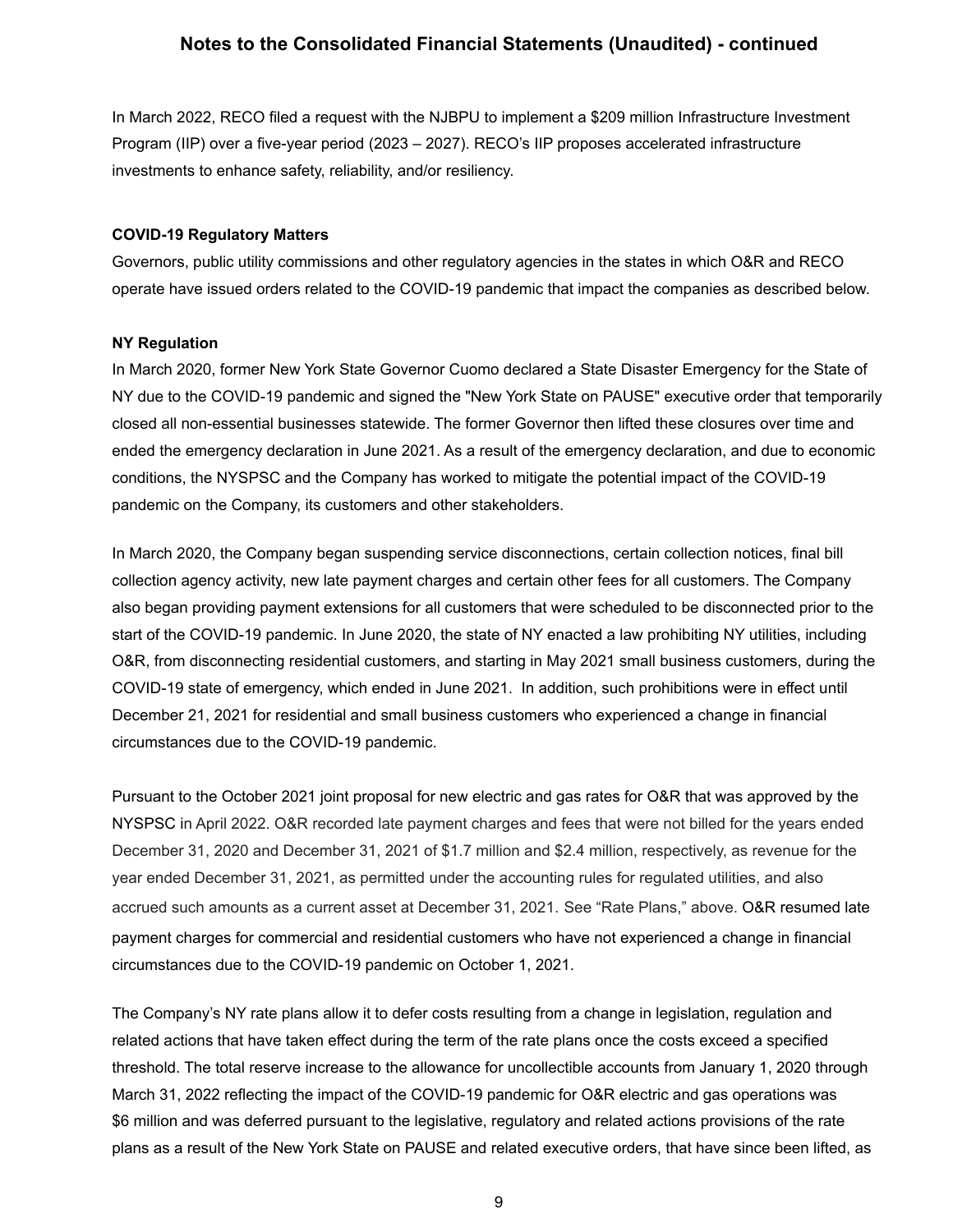described above. The Company's NY rate plans also provide for an allowance for write-offs of customer accounts receivable balances. The above amounts deferred pursuant to the legislative, regulatory and related actions provisions were reduced by the amount that the actual write-offs of customer accounts receivable balances were below the allowance reflected in rates which difference was \$3 million from March 1, 2020 through March 31, 2022.

In April 2021, NY passed a law that creates a program that allows eligible residential renters in NY who require assistance with rent and utility bills to have up to twelve months of electric and gas utility bill arrears forgiven, provided that such arrears were accrued on or after March 13, 2020. The program will be administered by the State Office of Temporary Disability Assistance (OTDA) in coordination with the NYSDPS. Under the program, O&R would qualify for a refundable tax credit for NY gross-receipts tax equal to the amount of arrears waived by the Utilities in the year that the arrears are waived and certified by the NYSPSC. OTDA may also use the program funds to provide additional Home Energy Assistance Program payments to the Company on behalf of low-income customers. O&R has not received any payments from OTDA to date and an immaterial amount of tax credits. The total amount that may be allocated to O&R under this program to address customer arrearages is not yet known.

In April 2022, NY approved the 2022-2023 state budget, which includes \$250 million for addressing residential statewide utility arrears accrued from March 7, 2020 through March 1, 2022. Funds are expected to be distributed by the NYSDPS to NY utilities on behalf of customers. The allocation of funds to NY Utilities, including O&R, is to be based on their share of statewide eligible utility arrears of customers participating in energy affordability programs, and funds are expected to be disbursed no later than August 1, 2022.

In May 2021, O&R, along with other large NY utilities, submitted joint comments to the NYSDPS' February 2021 report on New York State's Energy Affordability Policy. The report recommends, among other things, that residential and commercial customers' late payment fees and interest on deferred payment agreements be waived until two years after the expiration of the New York State moratorium on utility terminations (the moratorium expired on December 21, 2021) and each utility develop an arrears management program to mitigate the financial burdens of the COVID-19 pandemic on NY households and that program costs be shared, perhaps equally, between shareholders and customers. The May 2021 joint comments stated that it is not necessary for the NYSPSC to adopt the report's COVID-19 related recommendations because NY State already passed laws that address the issues in the report, as described above.

The Company's rate plans have revenue decoupling mechanisms in its NY electric and gas businesses that largely reconcile actual energy delivery revenues to the authorized delivery revenues approved by the NYSPSC per month and reconcile the deferred balances annually under O&R's NY electric and gas rate plans (January through December). The difference is accrued with interest each month for O&R's NY electric customers and after the annual deferral period ends for O&R's NY gas customers for refund to, or recovery from customers, as applicable. Generally, the refund to or recovery from customers begins February of each year over an ensuing twelve-month period for O&R's NY electric and gas customers.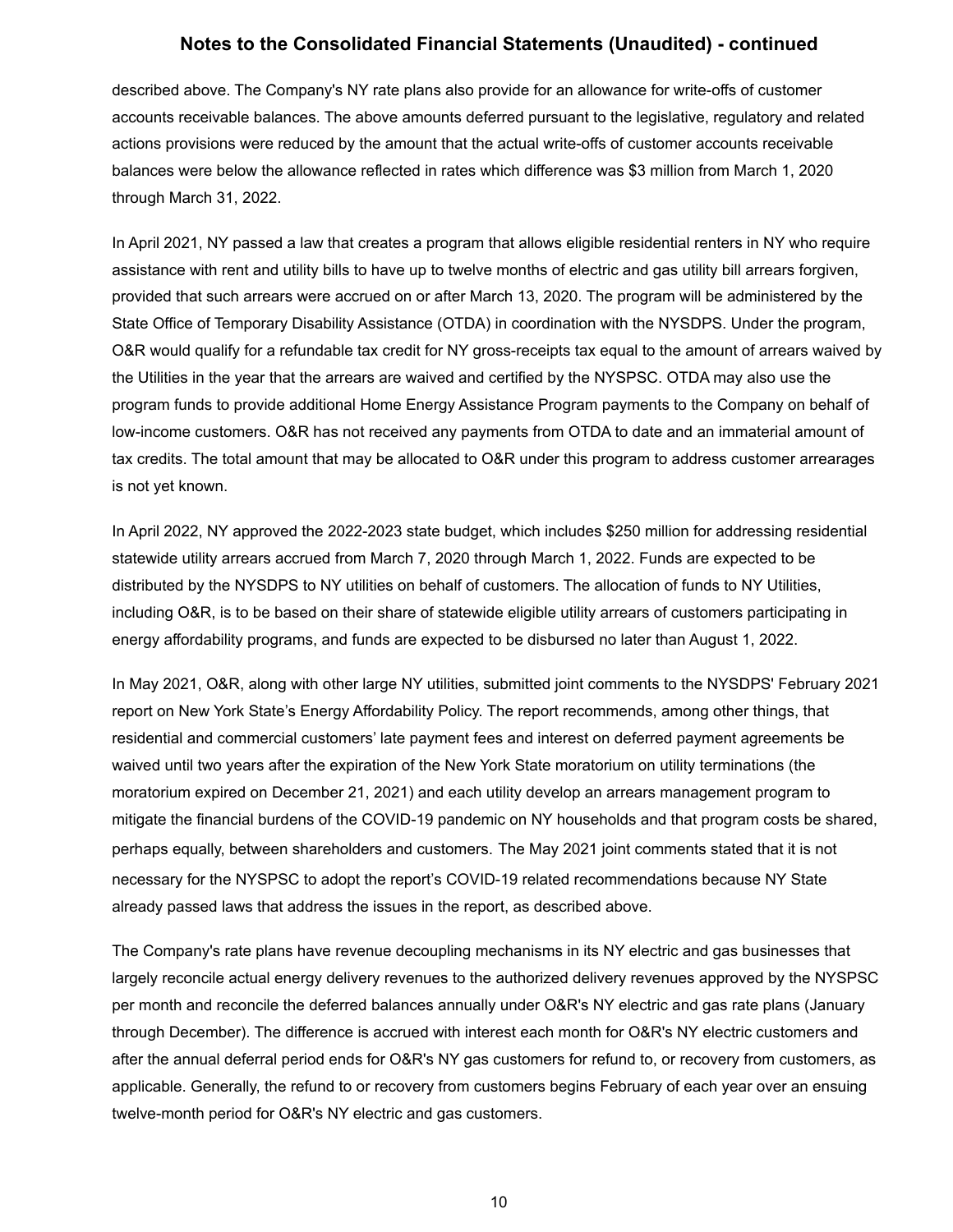#### **NJ Regulation**

In March 2020, NJ Governor Murphy declared a Public Health Emergency and State of Emergency for the State of NJ. In June 2021, the Governor ended the emergency declaration. As a result of the emergency declaration, and due to economic conditions, the NJBPU and RECO have worked to mitigate the potential impact of the COVID-19 pandemic on RECO, its customers and other stakeholders. In March 2020, RECO began suspending late payment charges, terminations for non-payment, and no access fees during the COVID-19 pandemic. The suspension of these fees continued through July 31, 2021 and were not material.

In July 2020, the NJBPU authorized RECO and other NJ utilities to create a COVID-19-related regulatory asset by deferring prudently incurred incremental costs related to the COVID-19 pandemic beginning on March 9, 2020, and has extended such deferrals through December 31, 2022. RECO deferred net incremental COVID-19 related costs of \$0.8 million through March 31, 2022.

#### **Gas Safety**

In April 2020, the NYSPSC issued an order that extended the deadlines to complete certain gas inspections by all New York gas utilities, including O&R, from April 1, 2020 to August 1, 2020. The deadlines were subsequently extended to September 2, 2020 and June 1, 2022, and O&R has taken all reasonable measures to complete such inspections.

#### **Other Regulatory Matters**

O&R, under its current electric and gas rate plans, has reflected its TCJA net benefits in its electric and gas rates beginning as of January 1, 2019. Under the rate plans, O&R amortized its net benefits prior to January 1, 2019 (\$22 million) over a three-year period. The protected portion of its net regulatory liability for future income taxes (\$123 million) is being amortized over the remaining lives of the related assets. Pursuant to the October 2021 Joint Proposal, O&R will amortize the remaining unprotected portion of its net regulatory liability for future income taxes (\$34 million) over a six-year period beginning January 1, 2022.

In January 2018, the NYSPSC issued an order initiating a focused operations audit of the Company's financial accounting for income taxes. The audit is investigating the Company's inadvertent understatement of a portion, the amount of which may be material, of its calculation of total federal income tax expense for ratemaking purposes. The understatement was related to the calculation of plant retirement-related cost of removal. As a result of such understatement, the Company accumulated significant income tax regulatory assets that were not reflected in O&R's rate plans prior to 2014. This understatement of historical income tax expense materially reduced the amount of revenue collected from the Company's customers in the past. As part of the audit, the Company plans to pursue a private letter ruling from the Internal Revenue Service (IRS) that is expected to confirm, among other things, that in order to comply with IRS normalization rules, such understatement may not be corrected through a write-down of a portion of the regulatory asset and must be corrected through an increase in future years' revenue requirements. The regulatory asset (\$25 million and \$26 million as of March 31, 2022 and December 31, 2021, respectively) is netted against the future income tax regulatory liability on the Company's consolidated balance sheet. The Company is unable to estimate the amount or range of its possible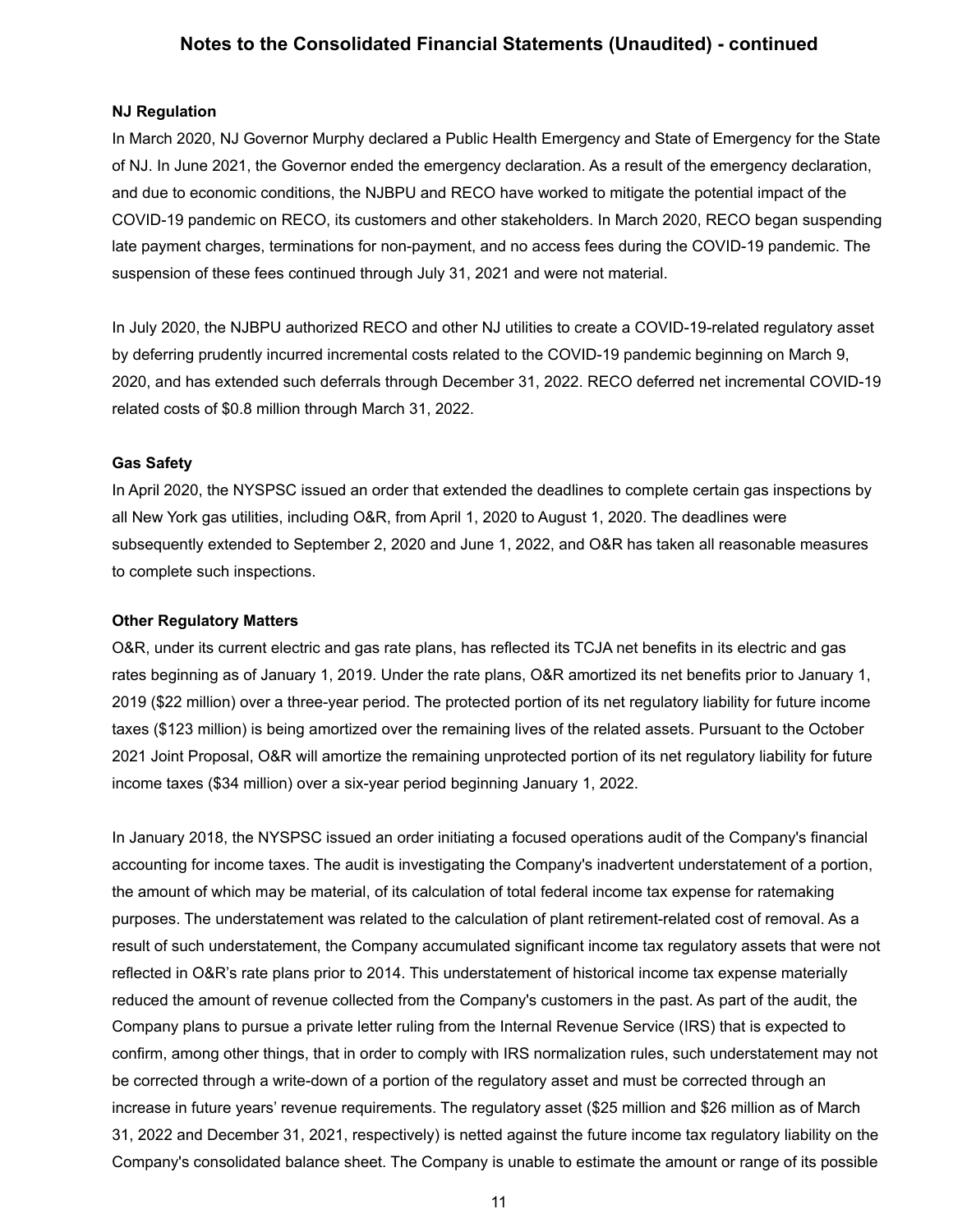loss, if any, related to this matter. At March 31, 2022, the Company had not accrued a liability related to this matter.

In October 2020, the NYSPSC issued an order instituting a proceeding to consider requiring NY's large, investor-owned utilities, including O&R, to annually disclose what risks climate change poses to their companies, investors and customers going forward. The order notes that some holding companies, including Con Edison, already disclose climate change risks at the holding company level, but states that the NYSPSC believes that climate-related risk disclosures should be issued specific to the operating companies in NY, such as O&R, and that such climate-related risk disclosures should be included annually with the utilities' financial reports. In December 2020, O&R, along with other large NY utilities, filed comments supporting climate change risk disclosures in annual reports filed with the NYSPSC and recommended the use of an industry-specific template.

In May 2020, the president of the United States issued the "Securing the United States Bulk-Power System" executive order, which has since expired. The executive order declared threats to the bulk-power system by foreign adversaries constitute a national emergency and prohibits the acquisition, importation, transfer or installation of certain bulk-power system electric equipment that is sourced from foreign adversaries. In April 2021 and November 2021, the Department of Energy (DOE) issued requests for information to: (1) assist the DOE in developing additional orders and/or regulations to secure the United States' critical electric infrastructure and (2) enable the DOE to perform an energy sector supply chain review. In September 2021, the Cybersecurity and Infrastructure Security Agency and the National Institute of Standards and Technology issued preliminary cybersecurity goals for critical infrastructure control systems, with final goals to be issued by September 2022. The Company is unable to predict the impact on them of any orders or regulations that may be adopted regarding critical infrastructure.

In July 2021, the NYSPSC approved a settlement agreement among O&R, Consolidated Edison Company of New York (CECONY) and the NYSDPS that fully resolves all issues and allegations that have been raised or could have been raised by the NYSPSC against O&R with respect to the August 2020 electric service interruptions to approximately 200,000 O&R customers following Tropical Storm Isaias (the "Tropical Storm Isaias Outages"). Pursuant to the settlement agreement, O&R agreed to a total settlement amount of \$7.0 million. O&R agreed to forgo recovery from customers of \$2.5 million associated with the return on existing storm hardening assets beginning with the next rate plan for the Company (over a period of 35 years). O&R also agreed to incur ongoing operations and maintenance costs of up to \$2.9 million, for, among other things, costs to maintain a certain level of contractor and vehicle storm emergency support and a storm preparation audit. The settlement agreement includes previously incurred costs of \$1.6 million to reimburse customers for food and medicine spoilage and other expenses related to the Tropical Storm Isaias Outages.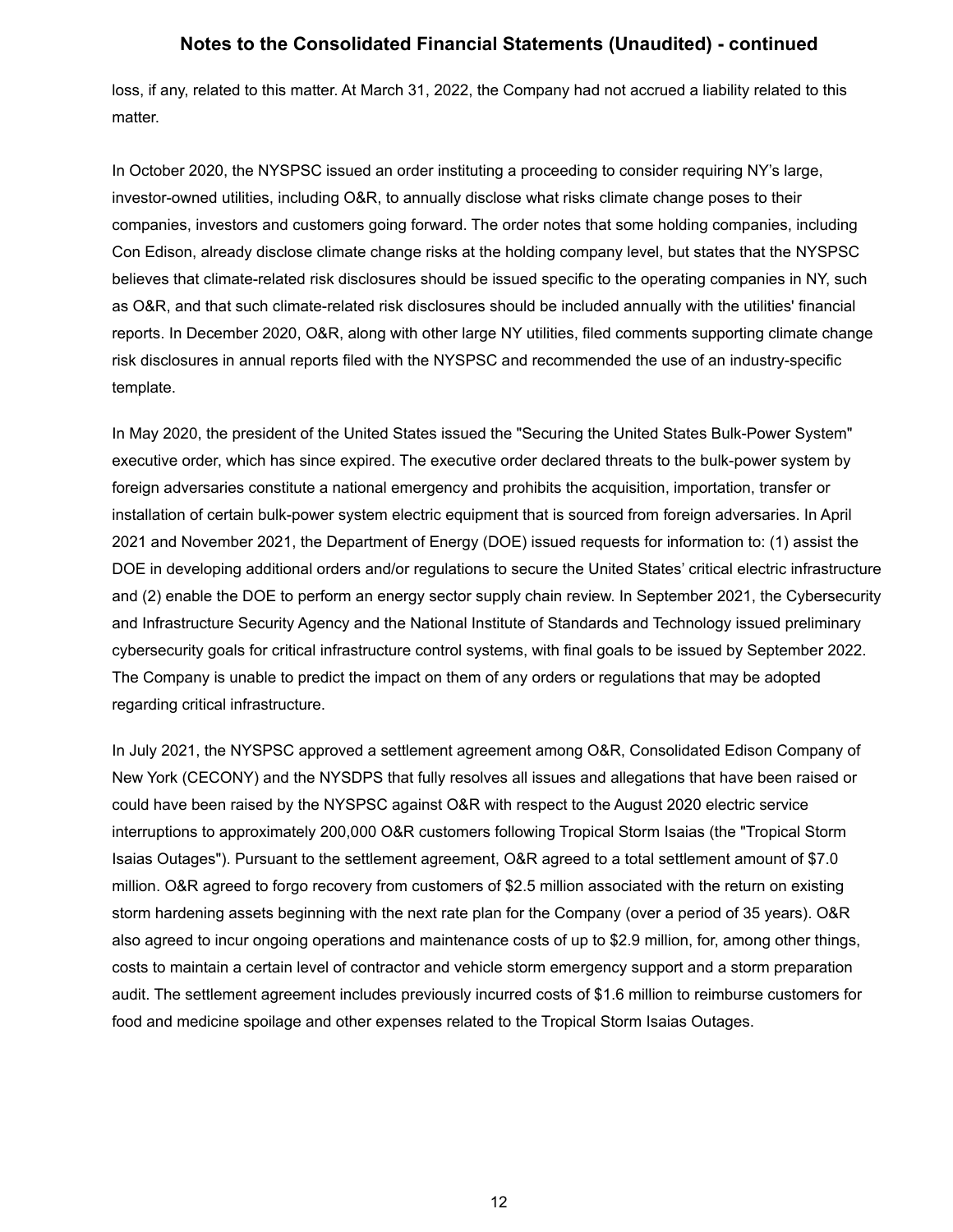#### **Regulatory Assets and Liabilities**

Regulatory assets and liabilities at March 31, 2022 and December 31, 2021 were comprised of the following items:

| (Millions of Dollars)                               | 2022           | 2021           |
|-----------------------------------------------------|----------------|----------------|
| Regulatory assets                                   |                |                |
| Unrecognized pension and other postretirement costs | \$24           | \$19           |
| Deferred storm costs                                | 114            | 119            |
| Environmental remediation costs                     | 79             | 79             |
| Pension and other postretirement benefits deferrals | 55             | 60             |
| Revenue taxes                                       | 18             | 17             |
| Deferred derivative losses - long term              | 5              | 5              |
| COVID - 19 pandemic deferrals                       | 7              | 5              |
| Recoverable energy costs                            | 14             | $\overline{7}$ |
| Other                                               | 13             | 12             |
| Regulatory assets - noncurrent                      | 329            | 323            |
| Deferred derivative losses - short term             | 12             | $\overline{7}$ |
| Recoverable energy costs                            | 8              | 11             |
| Regulatory assets - current                         | 20             | 18             |
| <b>Total Regulatory Assets</b>                      | \$349          | \$341          |
| Regulatory liabilities                              |                |                |
| Allowance for cost of removal less salvage          | \$169          | \$166          |
| Future federal income tax                           | 130            | 132            |
| Pension and other postretirement benefit deferrals  | 46             | 47             |
| Unrecognized other postretirement costs             | 64             | 32             |
| Low income aggregation program                      | 14             | 16             |
| Property tax reconciliation costs                   | 7              | 8              |
| Deferred derivative gains - long term               | 10             | 6              |
| System benefits carrying charge                     | $\overline{7}$ | $\overline{7}$ |
| Tax Cuts and Job Act of 2017 (TCJA) net benefits    | $\overline{2}$ | $\overline{2}$ |
| Carrying charges on deferred tax liability          | 3              | 3              |
| Earnings sharing - electric and gas                 | 3              | 3              |
| Other                                               | 36             | 26             |
| Regulatory liabilities - noncurrent                 | 491            | 448            |
| Refundable energy costs                             | 30             | 29             |
| Deferred derivative gains - short term              | 38             | 11             |
| Revenue decoupling mechanism                        | 13             | 11             |
| Regulatory liabilities - current                    | 81             | 51             |
| <b>Total Regulatory Liabilities</b>                 | \$572          | \$499          |

In general, the Company receives or is being credited with a return at the Other Customer-Provided Capital rate for regulatory assets that have not been included in rate base, and receives or is being credited with a return at the pre-tax weighted average cost of capital once the asset is included in rate base. Similarly, the Company pays to or credits customers with a return at the Other Customer-Provided Capital rate for regulatory liabilities that have not been included in rate base, and pays to or credits customers with a return at the pre-tax weighted average cost of capital once the liability is included in rate base. The Other Customer-Provided Capital rate for the three months ended March 31, 2022 and 2021 was 1.75 percent and 1.80 percent, respectively.

In general, the Company is receiving or being credited with a return on their regulatory assets for which a cash outflow has been made (\$205 million and \$210 million at March 31, 2022 and December 31, 2021, respectively). Regulatory assets of RECO for which a cash outflow has been made (\$22 million and \$25 million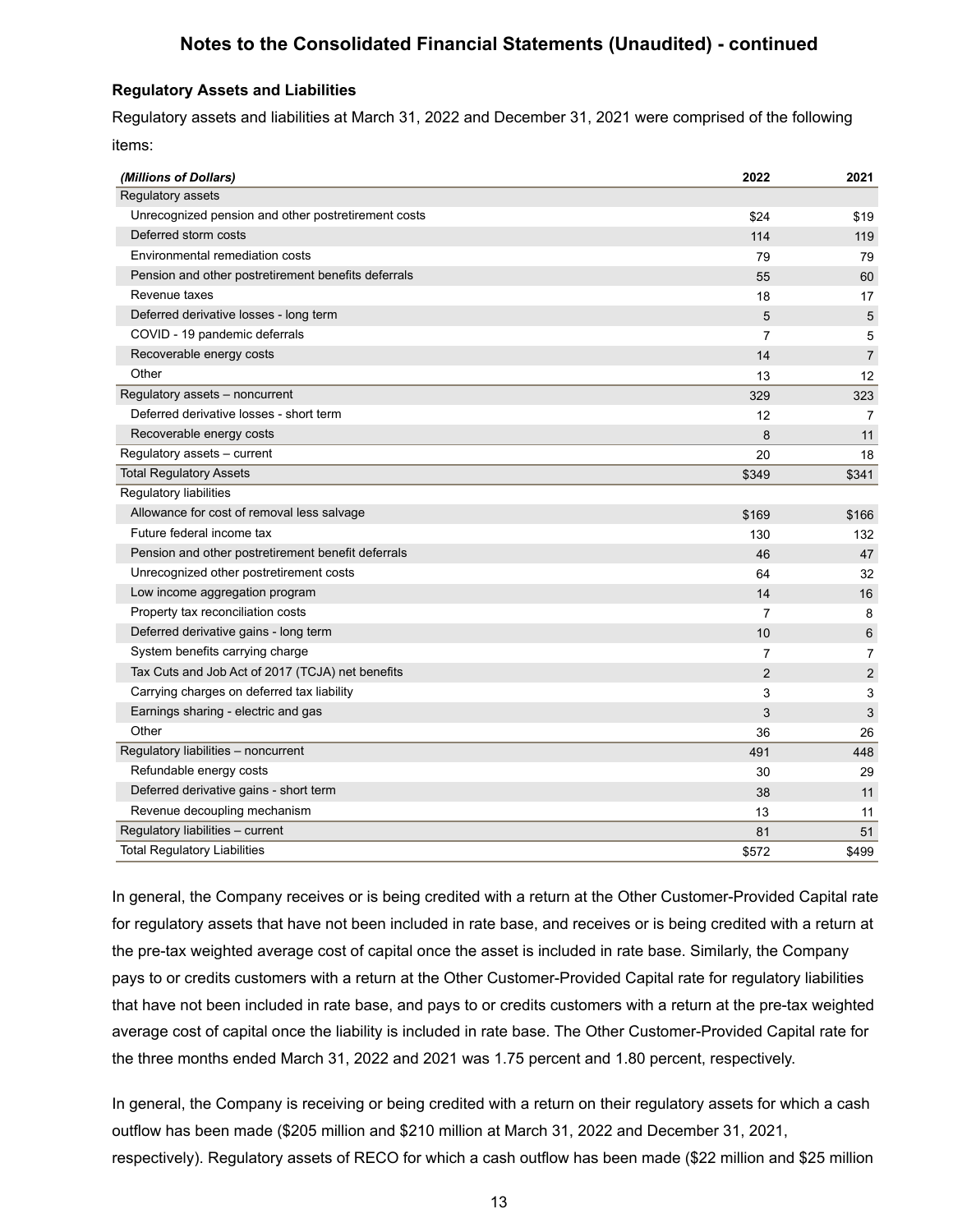at March 31, 2022 and December 31, 2021, respectively) are not receiving or being credited with a return. RECO recovers regulatory assets over a period of up to four years or until they are addressed in its next base rate case in accordance with the rate provisions approved by the NJBPU. Regulatory liabilities are treated in a consistent manner.

Regulatory assets that represent future financial obligations and were deferred in accordance with the Utilities' rate plans or orders issued by state regulators do not earn a return until such time as a cash outlay has been made. Regulatory liabilities are treated in a consistent manner. At March 31, 2022 and December 31, 2021, regulatory assets that did not earn a return consisted of the following items:

#### **Regulatory Assets Not Earning a Return\***

| (Millions of Dollars)                                  | 2022  | 2021  |
|--------------------------------------------------------|-------|-------|
| Unrecognized pension and other postretirement costs    | \$24  | \$19  |
| Environmental remediation costs                        | 79    | 79    |
| Revenue taxes                                          | 16    | 16    |
| Deferred derivative losses - long term                 | 5     | 5     |
| COVID-19 deferral of uncollectible accounts receivable |       | 5     |
| Deferred derivative losses - current                   | 12    |       |
| Other                                                  |       |       |
| Total                                                  | \$144 | \$131 |

\*This table presents regulatory assets not earning a return for which no cash outlay has been made.

The recovery periods for regulatory assets for which a cash outflow has not been made and that do not earn a return have not yet been determined, except as noted below, and are expected to be determined pursuant to O&R's future rate plans to be filed or orders issued by the state regulators in connection therewith.

The Company recovers unrecognized pension and other postretirement costs over 10 years, and the portion of investment gains or losses recognized in expense over 15 years, pursuant to NYSPSC policy.

The deferral for revenue taxes represents the New York State metropolitan transportation business tax surcharge on the cumulative temporary differences between the book and tax basis of assets and liabilities of the Company, as well as the difference between taxes collected and paid by the Company to fund mass transportation. The Company recovers the majority of the revenue taxes over the remaining book lives of the electric and gas plant assets.

The Company recovers deferred derivative losses – current within one year, and noncurrent generally within three years.

## **Note C – Capitalization**

The carrying amounts and fair values of long-term debt at March 31, 2022 and December 31, 2021 were:

|                                                | 2022               |               | 2021               |               |
|------------------------------------------------|--------------------|---------------|--------------------|---------------|
| <i>(Millions of Dollars)</i>                   | Carrying<br>Amount | Fair<br>Value | Carrying<br>Amount | Fair<br>Value |
| Long-Term Debt (including current portion) (a) | \$968              | \$996         | \$968              | \$1,113       |

(a) Amounts shown are net of unamortized debt expense and unamortized debt discount of \$7 million at March 31, 2022 and December 31, 2021.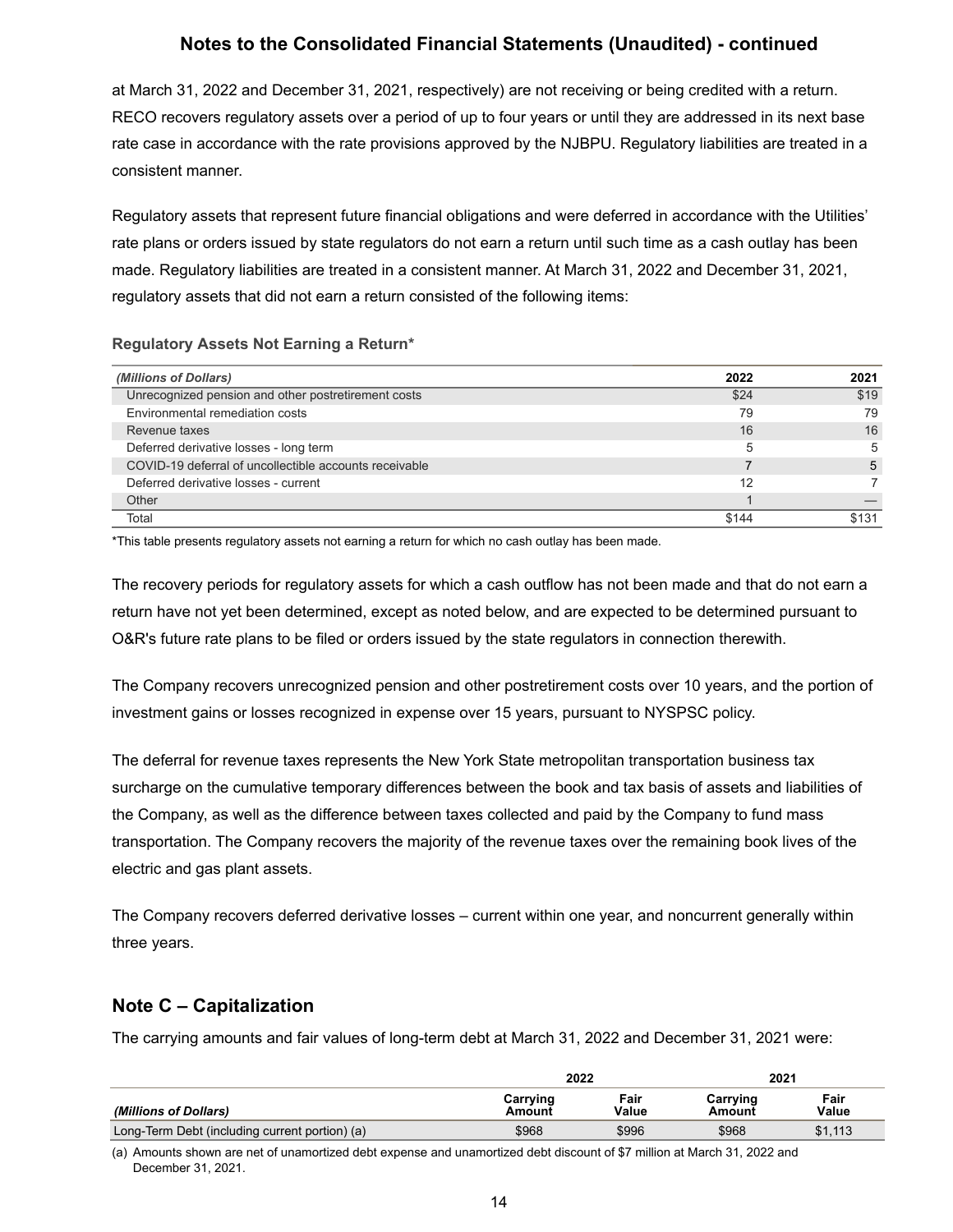Fair values of long-term debt have been estimated primarily using available market information and are classified as Level 2 liabilities (see Note L).

### **Note D – Short-Term Borrowing**

At March 31, 2022 and December 31, 2021, O&R had \$90 million and \$77 million of commercial paper outstanding, respectively. The weighted average interest rate at March 31, 2022 and December 31, 2021 was 0.8 percent and 0.3 percent, respectively. At March 31, 2022 and December 31, 2021, no loans were outstanding under the Company's December 2016 credit agreement (Credit Agreement). An immaterial amount of letters of credit were outstanding under the Credit Agreement as of March 31, 2022 and December 31, 2021.

### **Note E – Pension Benefits**

#### **Total Periodic Benefit Cost**

The components of the Company's total periodic benefit cost for the three months ended March 31, 2022 and 2021 were as follows:

|                                                  |      | For the Three Months Ended March 31, |  |  |
|--------------------------------------------------|------|--------------------------------------|--|--|
| (Millions of Dollars)                            | 2022 | 2021                                 |  |  |
| Service cost - including administrative expenses | \$5  | \$5                                  |  |  |
| Interest cost on projected benefit obligation    |      |                                      |  |  |
| Expected return on plan assets                   | (15) | (14)                                 |  |  |
| Recognition of net actuarial loss                | 5    | 10                                   |  |  |
| Recognition of prior service cost                |      |                                      |  |  |
| <b>TOTAL PERIODIC BENEFIT COST</b>               | \$3  | \$9                                  |  |  |
| Cost capitalized                                 | (1)  | (2)                                  |  |  |
| Reconciliation to rate level                     | 3    | (2)                                  |  |  |
| Total expense recognized                         | \$5  | \$5                                  |  |  |

Components of net periodic benefit cost other than service cost are presented outside of operating income on the Company's consolidated income statements, and only the service cost component is eligible for capitalization. Accordingly, the service cost component is included in the line "Other operations and maintenance" and the non-service cost components are included in the line "Other deductions" in the Company's consolidated income statements.

#### **Expected Contributions**

Based on estimates as of March 31, 2022, O&R expects to make contributions to the pension plans during 2022 of \$13 million. O&R's policy is to fund the total periodic benefit cost of the qualified plan to the extent tax deductible and to also contribute to the non-qualified plan. During the first three months of 2022, the Company contributed \$1 million to the pension plans.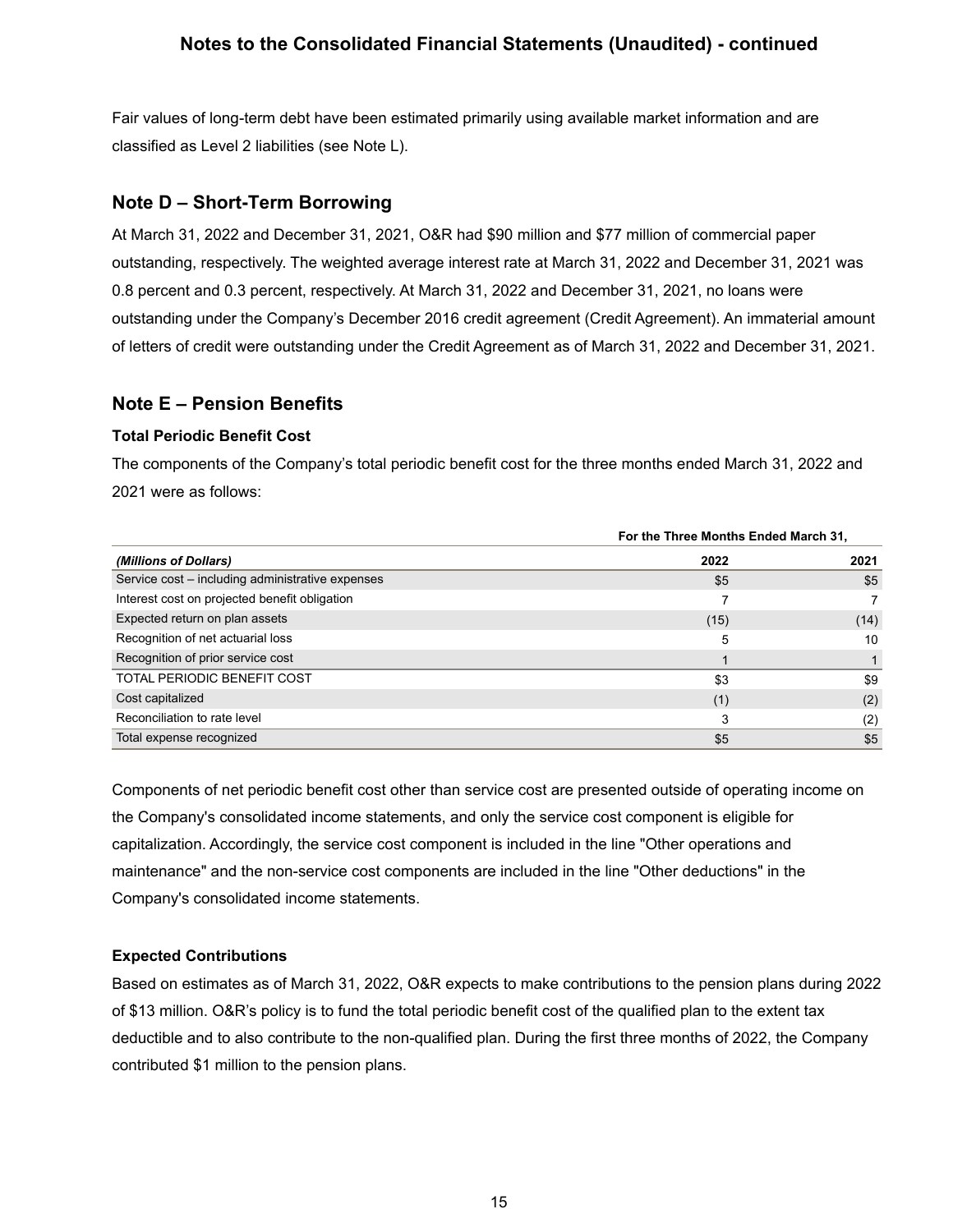## **Note F – Other Postretirement Benefits**

### **Total Periodic Benefit Cost**

The components of the Company's total periodic other postretirement benefit cost/(credit) for the three months ended March 31, 2022 and 2021 were as follows:

|                                                                    | For the Three Months Ended March 31, |      |
|--------------------------------------------------------------------|--------------------------------------|------|
| (Millions of Dollars)                                              | 2022                                 | 2021 |
| Service cost – including administrative expenses                   | \$1                                  | \$2  |
| Interest cost on projected other postretirement benefit obligation |                                      |      |
| Expected return on plan assets                                     | (3)                                  | (3)  |
| Recognition of net actuarial loss/(gain)                           | (2)                                  |      |
| Recognition of prior service credit                                |                                      |      |
| TOTAL PERIODIC OTHER POSTRETIREMENT (BENEFIT)/COST                 | \$(3)                                | \$1  |
| Cost capitalized                                                   |                                      | (1)  |
| Reconciliation to rate level                                       |                                      |      |
| Total expense/(benefit) recognized                                 | \$(2)                                | \$1  |

For information about the presentation of the components of other postretirement benefit costs, see Note E.

### **Expected Contributions**

Based on estimates as of March 31, 2022, O&R does not expect to make a contribution to the other postretirement benefit plans in 2022. O&R's policy is to fund the total periodic benefit cost of the plans to the extent tax deductible.

## **Note G – Environmental Matters**

#### **Superfund Sites**

Hazardous substances, such as asbestos, polychlorinated biphenyls (PCBs) and coal tar, have been used or generated in the course of operations of O&R and its predecessors and are present at sites and in facilities and equipment they currently or previously owned, including sites at which gas was manufactured or stored.

The Federal Comprehensive Environmental Response, Compensation and Liability Act of 1980 and similar state statutes (Superfund) impose joint and several liability, regardless of fault, upon generators of hazardous substances for investigation and remediation costs (which include costs of demolition, removal, disposal, storage, replacement, containment and monitoring) and natural resource damages. Liability under these laws can be material and may be imposed for contamination from past acts, even though such past acts may have been lawful at the time they occurred. The sites at which O&R has been asserted to have liability under these laws, including its manufactured gas plant sites and any neighboring areas to which contamination may have migrated, are referred to herein as "Superfund Sites."

For Superfund Sites where there are other potentially responsible parties and O&R is not managing the site investigation and remediation, the accrued liability represents an estimate of the amount O&R will need to pay to investigate and, where determinable, discharge its related obligations. For Superfund Sites (including the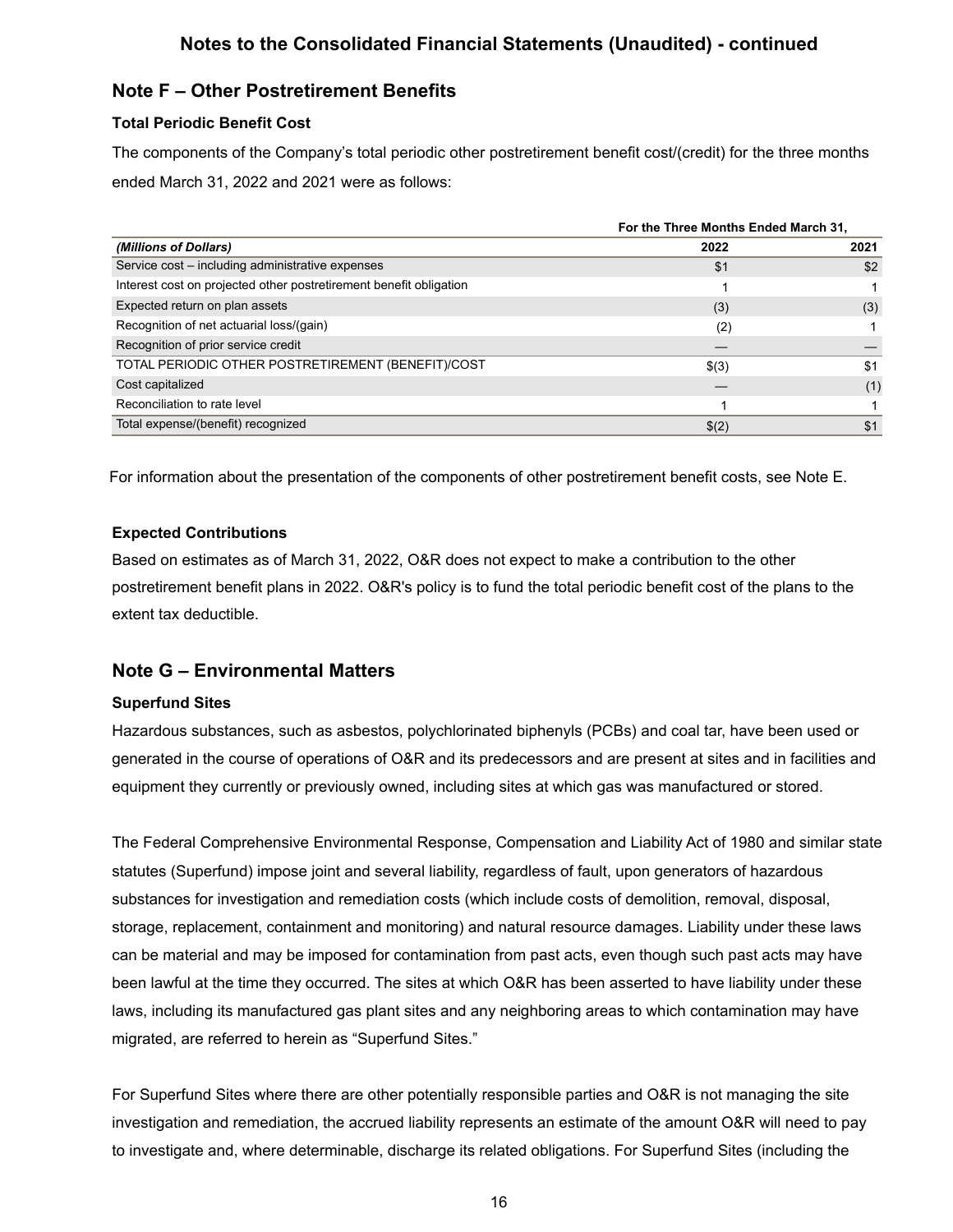manufactured gas plant sites) for which O&R is managing the investigation and remediation, the accrued liability represents an estimate of the Company's share of the undiscounted cost to investigate the sites and the cost to remediate the sites, if remediation is necessary and if a reasonable estimate of such cost can be made. Remediation costs are estimated in light of the information available, applicable remediation standards and experience with similar sites.

The accrued liabilities and regulatory assets related to Superfund Sites at March 31, 2022 and December 31, 2021 were as follows:

| (Millions of Dollars)        | 2022 | 2021 |
|------------------------------|------|------|
| <b>Accrued Liabilities:</b>  |      |      |
| Manufactured gas plant sites | \$89 | \$89 |
| <b>Other Superfund Sites</b> |      |      |
| Total                        | \$90 | \$90 |
| Regulatory assets            | \$79 | \$79 |

The Superfund Sites have been investigated. However, for some of the sites, the extent and associated cost of the required remediation has not yet been determined. As information pertaining to the required remediation becomes available, the Company expects that additional liability may be accrued, the amount of which is not presently determinable but may be material. The Company is permitted to recover or defer as regulatory assets (for subsequent recovery through rates) prudently incurred site investigation and remediation costs.

Environmental remediation costs incurred related to Superfund Sites for the three months ended March 31, 2022 and 2021 were as follows:

|                              | For the Three Months Ended March 31. |       |
|------------------------------|--------------------------------------|-------|
| <i>(Millions of Dollars)</i> | 2022                                 | 2021  |
| Remediation costs incurred   | \$0.2                                | \$0.4 |

No insurance or other third-party recoveries were received by the Company for the three months ended March 31, 2022. Insurance and other third-party recoveries received by the Company for the three months ended March 31, 2021 were immaterial.

In 2021, O&R estimated that for its manufactured gas plant sites, each of which has been investigated, the aggregate undiscounted potential liability for the remediation of coal tar and/or other environmental contaminants could range up to \$141 million. These estimates were based on assumptions regarding the extent of contamination and the type and extent of remediation that may be required. Actual experience may be materially different.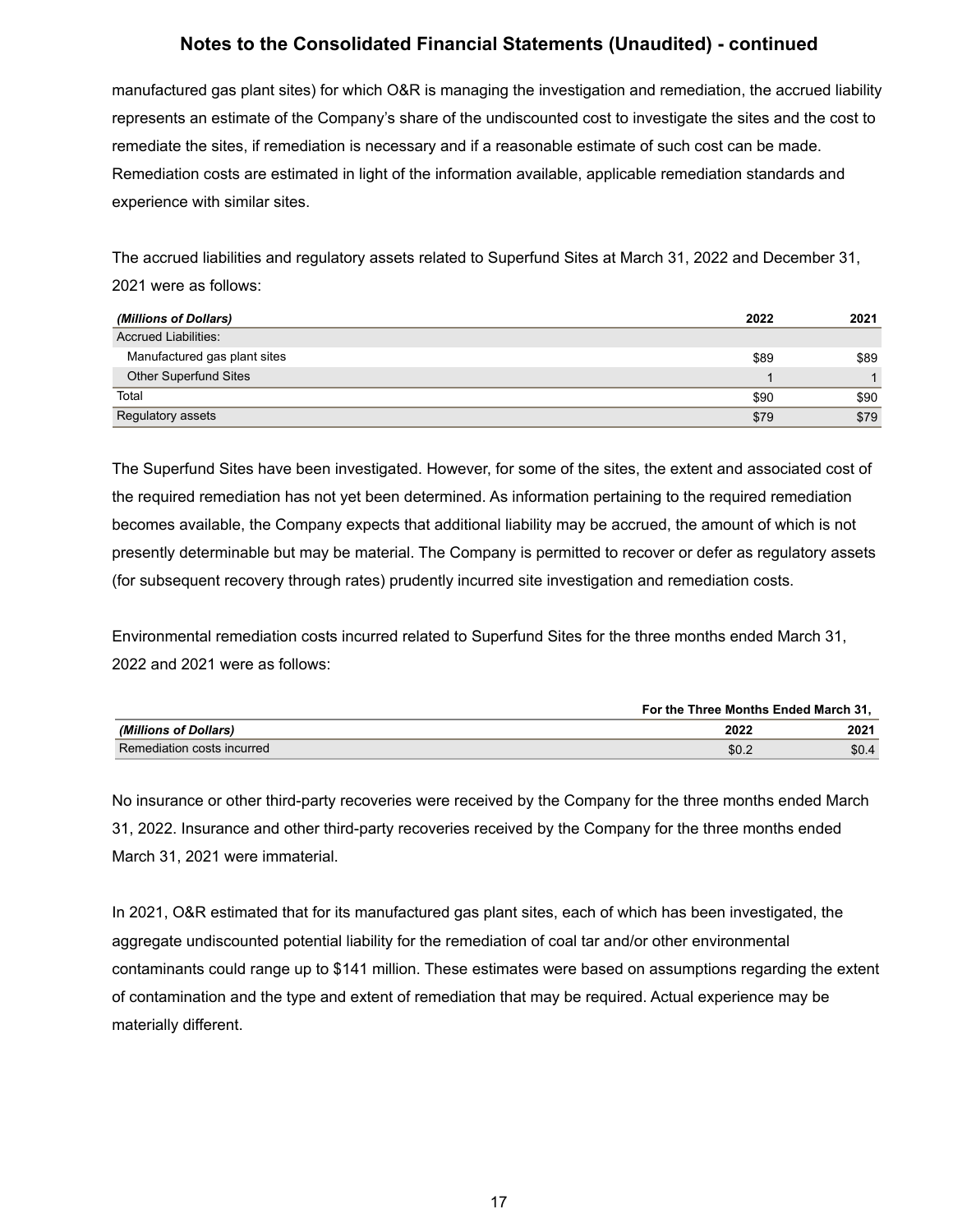#### **Asbestos Proceedings**

Suits have been brought in NY State and federal courts against O&R and many other defendants, wherein a large number of plaintiffs sought large amounts of compensatory and punitive damages for deaths and injuries allegedly caused by exposure to asbestos at various O&R premises. The suits that have been resolved, which are many, have been resolved without any payment by O&R, or for amounts that were not, in the aggregate, material to the Company. The amounts specified in all the remaining suits total billions of dollars; however, the Company believes that these amounts are greatly exaggerated, based on the disposition of previous claims. At March 31, 2022 and December 31, 2021, the Company had accrued its estimated aggregate undiscounted potential liability for these suits and additional suits that may be brought over the next 15 years as shown in the following table. The estimates were based upon a combination of modeling, historical data analysis and risk factor assessment. Courts have begun, and unless otherwise determined on appeal may continue, to apply different standards for determining liability in asbestos suits than the standard that applied historically. As a result, the Company currently believes that there is a reasonable possibility of an exposure to loss in excess of the liability accrued for the suits. The Company is unable to estimate the amount or range of such loss. In addition, certain current and former employees have claimed or are claiming workers' compensation benefits based on alleged disability from exposure to asbestos. The Company defers as regulatory assets (for subsequent recovery through rates) costs incurred for asbestos claims by employees and third-party contractors relating to its divested generating plants.

The Company's accrued liability for asbestos suits and workers' compensation proceedings (including those related to asbestos exposure) and the amounts deferred as regulatory assets for the Company at March 31, 2022 and December 31, 2021 were as follows:

| (Millions of Dollars)                     | 2022  | 2021  |
|-------------------------------------------|-------|-------|
| Accrued liability - asbestos suits        | \$0.8 | \$0.8 |
| Regulatory assets – asbestos suits        | \$0.8 | \$0.8 |
| Accrued liability – workers' compensation | \$2.8 | \$3.0 |

### **Note H – Income Tax**

O&R's income tax expense increased to \$10 million for the three months ended March 31, 2022 from \$8 million for the three months ended March 31, 2021. The increase in income tax expense is primarily due to higher income before income tax expense and higher state income taxes.

Reconciliation of the difference between income tax expense and the amount computed by applying the prevailing statutory income tax rate to income before income taxes for the three months ended March 31, 2022 and 2021 is as follows: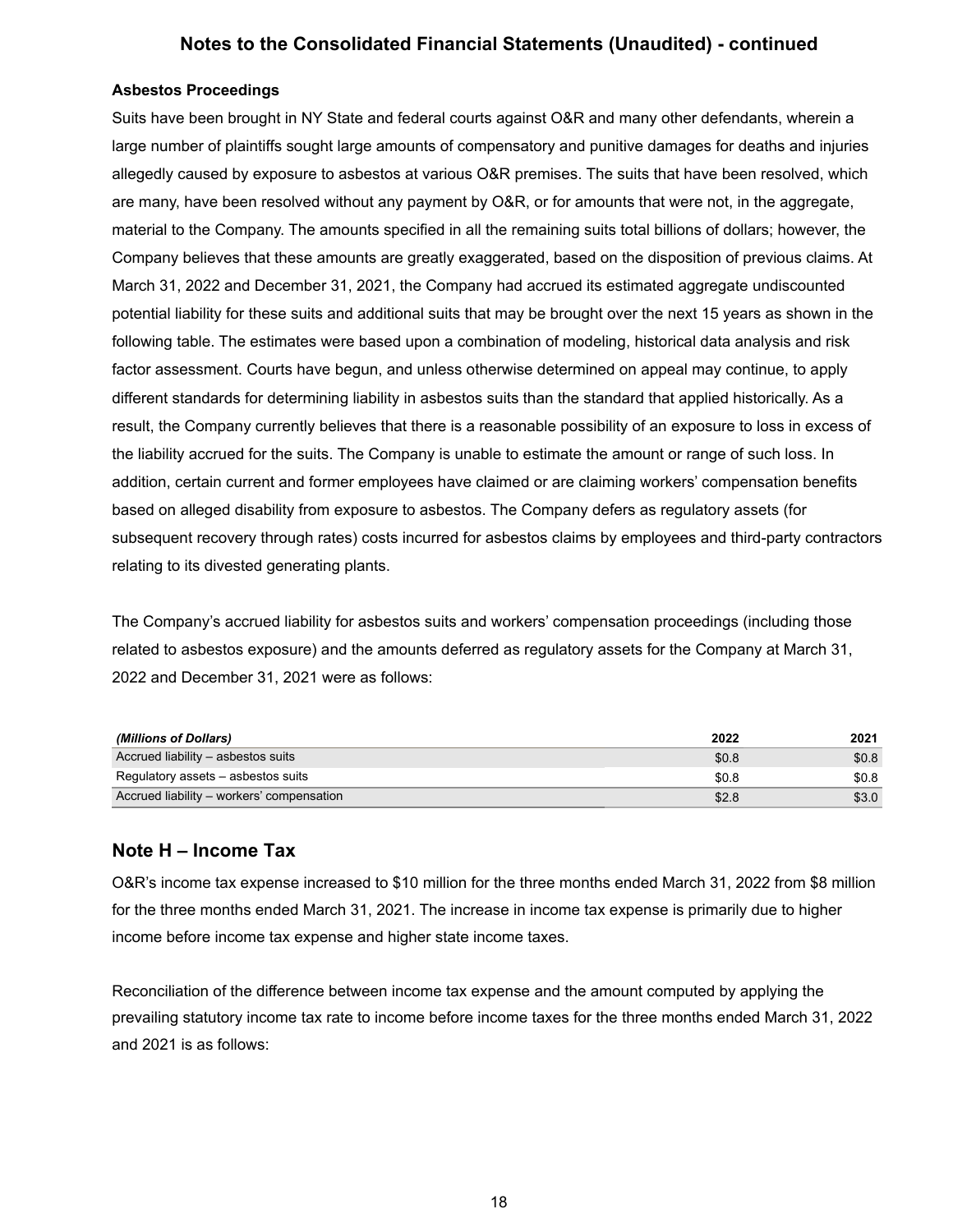|                                                       | For the Three Months Ended March 31, |                |  |
|-------------------------------------------------------|--------------------------------------|----------------|--|
| (% of Pre-tax income)                                 | 2022                                 | 2021           |  |
| STATUTORY TAX RATE                                    |                                      |                |  |
| Federal                                               | 21%                                  | 21%            |  |
| Changes in computed taxes resulting from:             |                                      |                |  |
| State income taxes, net of federal income tax benefit | 6                                    | 5              |  |
| Cost of removal                                       | $\mathcal{P}$                        | $\overline{2}$ |  |
| Amortization of excess deferred federal income taxes  | (4)                                  | (4)            |  |
| Other                                                 | (1)                                  | (1)            |  |
| Effective tax rate                                    | 24 %                                 | 23 %           |  |

In April 2021, NY State passed a law that increased the corporate franchise tax rate on business income from 6.5% to 7.25%, retroactive to January 1, 2021, for taxpayers with taxable income greater than \$5 million. The law also reinstated the business capital tax at 0.1875%, not to exceed a maximum tax liability of \$5 million per taxpayer. NY State requires a corporate franchise taxpayer to calculate and pay the highest amount of tax under the three alternative methods: a tax on business income; a tax on business capital; or a fixed dollar minimum. The provisions to increase the corporate franchise tax rate and reinstate a business capital tax are scheduled to expire after 2023 and are not expected to have a material impact on the Company's financial position, results of operations or liquidity.

#### **Uncertain Tax Positions**

At March 31, 2022, the estimated liability for uncertain tax positions for O&R was an immaterial amount. O&R recognizes interest on liabilities for uncertain tax positions in interest expense and would recognize penalties, if any, in operating expenses in O&R's consolidated income statement. In the three months ended March 31, 2022 and 2021, O&R recognized no interest expense or penalties for uncertain tax positions in its consolidated income statement.

### **Note I – Revenue Recognition**

The following table presents, for the three months ended March 31, 2022 and 2021, revenue from contracts with customers as defined in Accounting Standards Codification Topic 606, "Revenue from Contracts with Customers," as well as additional revenue from sources other than contracts with customers, disaggregated by major source.

|                       |                                                     | For the Three Months Ended March 31, 2022 |                                     |                                                     | For the Three Months Ended March 31, 2021 |                             |
|-----------------------|-----------------------------------------------------|-------------------------------------------|-------------------------------------|-----------------------------------------------------|-------------------------------------------|-----------------------------|
| (Millions of Dollars) | <b>Revenues from</b><br>contracts with<br>customers | <b>Other</b><br>revenues (a)              | <b>Total operating:</b><br>revenues | <b>Revenues from</b><br>contracts with<br>customers | Other<br>revenues (a)                     | Total operating<br>revenues |
| Electric              | \$163                                               | \$3                                       | \$166:                              | \$144                                               | \$1                                       | \$145                       |
| Gas                   | 120                                                 |                                           | 119:                                | 108                                                 | (5)                                       | 103                         |
| Total                 | \$283                                               | \$2                                       | \$285                               | \$252                                               | \$(4)                                     | \$248                       |

(a) This includes revenue from alternative revenue programs, such as the revenue decoupling mechanisms under the NY electric and gas rate plans.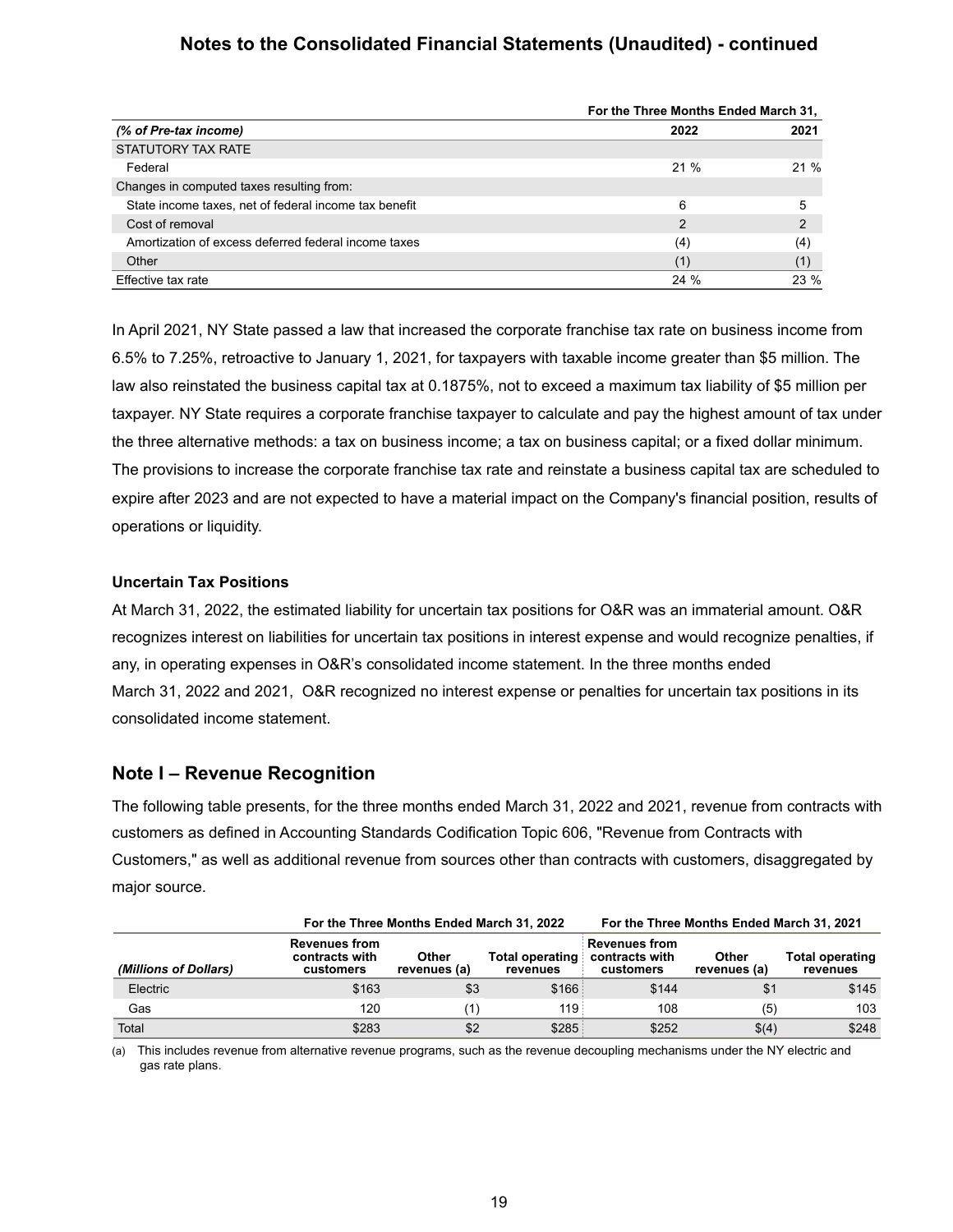#### **Utilities' Assessment of Late Payment Charges**

In March 2020, the Company began suspending new late payment charges and certain other fees for all customers. For the three months ended March 31, 2021, the estimated amount of these revenues was \$1 million. The Company also began providing payment extensions for all customers that were scheduled to be disconnected prior to the start of the COVID-19 pandemic. In April 2022, the NYSPSC approved the October 2021 O&R NY joint proposal for new electric and gas rate plans for the three-year period January 2022 through December 2024 that includes certain COVID-19 provisions, such as: recovery of 2020 late payment charges over three years; reconciliation of late payment charges to amounts reflected in rates for years 2021 through 2024; and reconciliation of write-offs of customer accounts receivable balances to amounts reflected in rates from January 1, 2020 through December 31, 2024. O&R resumed late payment charges for commercial and residential customers who have not experienced a change in financial circumstances due to the COVID-19 pandemic in October 2021. See "COVID-19 Regulatory Matters" in Note B.

### **Note J – Current Expected Credit Losses**

#### **Allowance for Uncollectible Accounts**

The Company's "Accounts receivable - customers" balance consists of utility bills due (bills are generally due the month following billing) from customers who have energy delivered, generated, or services provided by the Company. The balance also reflects the Company's purchase of receivables from energy service companies to support the retail choice programs.

"Other receivables" balance generally reflects costs billed by the Company for goods and services provided to external parties, such as accommodation work for private parties and certain governmental entities, real estate rental and pole attachments.

The Company develops expected loss estimates using past events' data and also considers current conditions and future reasonable and supportable forecasts. Changes to the Company's reserve balances that result in write-offs of customer accounts receivable balances above existing rate allowances are not reflected in rates during the term of the current rate plans. For the Company's customer accounts receivable allowance for uncollectible accounts, past events considered include write-offs relative to customer accounts receivable; current conditions include macro-and micro-economic conditions related to trends in the local economy and bankruptcy rates, and aged customer accounts receivable balances, among other factors; and forecasts about the future include assumptions related to the level of write-offs and recoveries. Generally, the Company writes off customer accounts receivable as uncollectible 90 days after the account is turned off for non-payment, or the account is closed during the collection process. See "COVID-19 Regulatory Matters" in Note B.

Other receivables allowance for uncollectible accounts is calculated based on a historical average of collections relative to total other receivables, including current receivables. Current macro-and micro-economic conditions are also considered when calculating the current reserve. Probable outcomes of pending litigation, whether favorable or unfavorable to the Company, are also included in the consideration.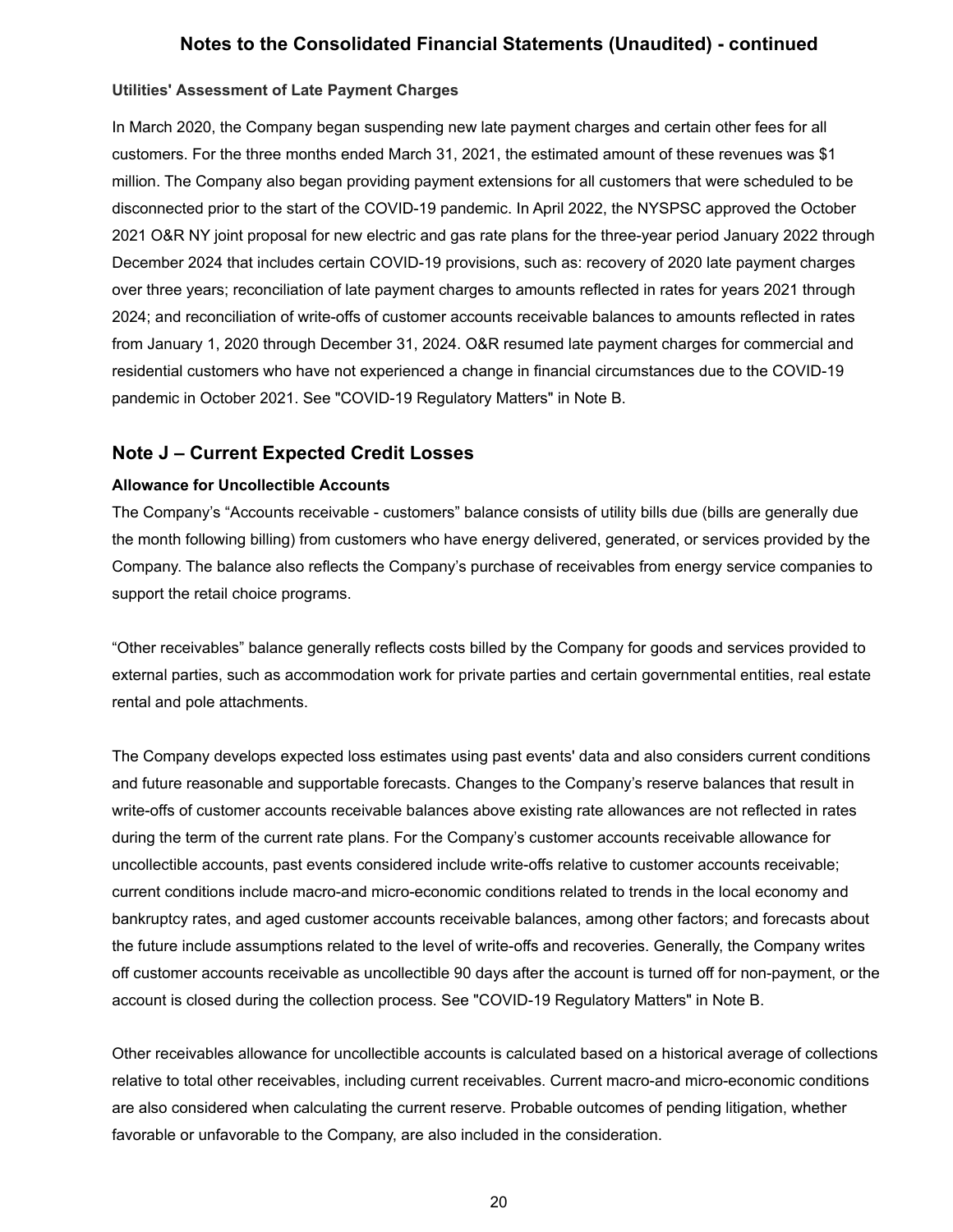Starting in 2020, the potential economic impact of the COVID-19 pandemic was also considered in forwardlooking projections related to write-off and recovery rates and resulted in an increase to the allowance for uncollectible accounts. The (decreases)/increases to the allowance for uncollectible customer accounts were \$(0.9) million and \$0.9 million for the three months ended March 31, 2022, and 2021 respectively.

Customer accounts receivable and the associated allowance for uncollectible accounts are included in the line "Accounts receivable - customers" on the Company's consolidated balance sheet. Other receivables and the associated allowance for uncollectible accounts are included in "Other receivables" on the consolidated balance sheet.

The table below presents a rollforward by major portfolio segment type for the three months ended March 31, 2022 and 2021:

|                                 | For the Three Months Ended March 31, |                                    |       |       |  |
|---------------------------------|--------------------------------------|------------------------------------|-------|-------|--|
|                                 |                                      | Accounts receivable -<br>customers |       |       |  |
| (Millions of Dollars)           | 2022                                 | 2021                               | 2022  | 2021  |  |
| Allowance for credit losses     |                                      |                                    |       |       |  |
| Beginning Balance at January 1, | 12.3                                 | 8.7                                | 2.3   | 2.4   |  |
| Recoveries                      | 0.4                                  | 0.3                                | 0.2   |       |  |
| Write-offs                      | (1.5)                                | (1.1)                              | (0.5) | (0.2) |  |
| Reserve adjustments             | 0.2                                  | 1.7                                | 0.1   | 0.1   |  |
| Ending Balance March 31,        | 11.4                                 | 9.6                                | 2.1   | 2.3   |  |

## **Note K – Derivative Instruments and Hedging Activities**

The Company hedges market price fluctuations associated with physical purchases and sales of electricity, natural gas and, to a lesser extent, refined fuels by using derivative instruments including futures, forwards and options. These are economic hedges, for which the Company does not elect hedge accounting. Derivatives are recognized on the consolidated balance sheet at fair value (see Note L), unless an exception is available under the accounting rules for derivatives and hedging. Qualifying derivative contracts that have been designated as normal purchases or normal sales contracts are not reported at fair value under the accounting rules.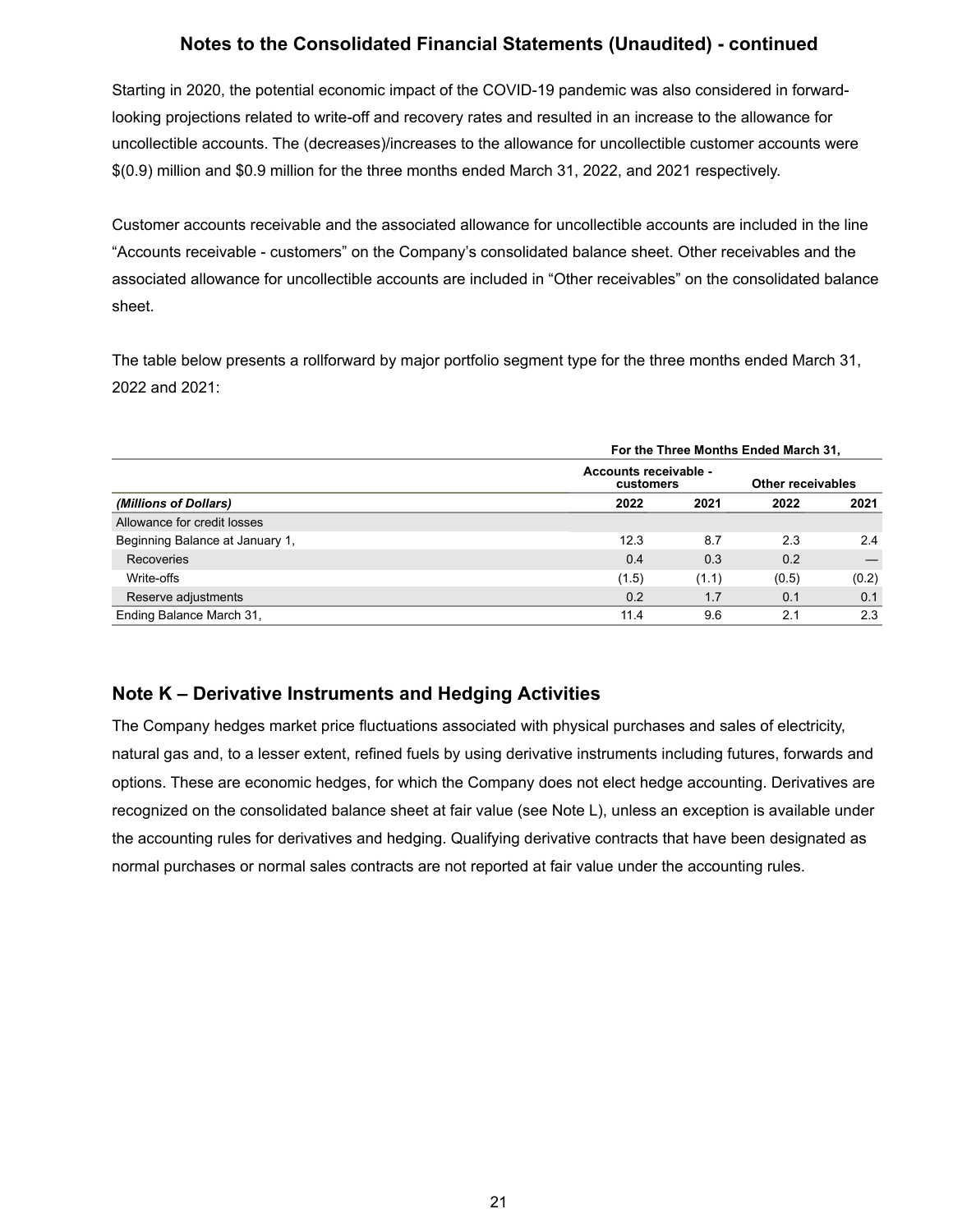The fair values of the Company's commodity derivatives including the offsetting of assets and liabilities on the consolidated balance sheet at March 31, 2022 and December 31, 2021 were:

| (Millions of Dollars)                          | 2022                                                                 |                                   |                                                      | 2021                                                                 |                                   |                                                      |          |
|------------------------------------------------|----------------------------------------------------------------------|-----------------------------------|------------------------------------------------------|----------------------------------------------------------------------|-----------------------------------|------------------------------------------------------|----------|
| <b>Balance Sheet Location</b>                  | <b>Gross</b><br>Amounts of<br>Recognized<br>Assets/<br>(Liabilities) | Gross<br>Amounts<br><b>Offset</b> | Net<br>Amounts<br>of Assets/<br>(Liabilities)<br>(a) | <b>Gross</b><br>Amounts of<br>Recognized<br>Assets/<br>(Liabilities) | Gross<br>Amounts<br><b>Offset</b> | Net<br>Amounts<br>of Assets/<br>(Liabilities)<br>(a) |          |
| Fair value of derivative assets                |                                                                      |                                   |                                                      |                                                                      |                                   |                                                      |          |
| Current                                        | \$39                                                                 | \$(13)                            | \$26 (b)                                             | \$11                                                                 | \$(3)                             |                                                      | $$8$ (b) |
| <b>Noncurrent</b>                              | 11                                                                   |                                   | 11                                                   | 7                                                                    |                                   |                                                      |          |
| Total fair value of derivative assets          | \$50                                                                 | \$(13)                            | \$37                                                 | \$18                                                                 | \$(3)                             | \$15                                                 |          |
| Fair value of derivative liabilities           |                                                                      |                                   |                                                      |                                                                      |                                   |                                                      |          |
| Current                                        | \$(13)                                                               | \$8                               | \$(5)                                                | \$(8)                                                                | \$2                               | \$(6)                                                |          |
| Noncurrent                                     | (5)                                                                  |                                   | (5)                                                  | (5)                                                                  |                                   | (4)                                                  |          |
| Total fair value of derivative liabilities     | \$(18)                                                               | \$8                               | \$(10)                                               | \$(13)                                                               | \$3                               | \$(10)                                               |          |
| Net fair value derivative assets/(liabilities) | \$32                                                                 | \$(5)                             | \$27                                                 | \$5                                                                  | $s-$                              | \$5                                                  |          |

(a) Derivative instruments and collateral were offset on the consolidated balance sheet as applicable under the accounting rules. The Company enters into master agreements for its commodity derivatives. These agreements typically provide offset in the event of contract termination. In such case, generally the non-defaulting party's payable will be offset by the defaulting party's payable. The non-defaulting party will customarily notify the defaulting party within a specific time period and come to an agreement on the early termination amount.

(b) At March 31, 2022 and December 31, 2021, margin deposits of an immaterial amount were classified as derivative assets on the consolidated balance sheet, but not included in the table. Margin is collateral, typically cash, that the holder of a derivative instrument is required to deposit in order to transact on an exchange and to cover its potential losses with its broker or the exchange.

The Company generally recovers its prudently incurred purchased power and gas costs, including hedging gains and losses, in accordance with rate provisions approved by the applicable state utility regulators. In accordance with the accounting rules for regulated operations, the Company records a regulatory asset or regulatory liability to defer recognition of unrealized gains and losses on its electric and gas derivatives. As gains and losses are realized in future periods, they will be recognized as purchased power, gas and fuel costs in the Company's consolidated income statements.

O&R and CECONY (together, CECONY and O&R are referred to as the Utilities) have combined their gas requirements, and contracts to meet those requirements, into a single portfolio. The combined portfolio is administered by, and related management services (including hedging market price fluctuations associated with the physical purchase of gas) are provided by, CECONY (for itself and as agent for O&R) and costs (net of the effect of the related hedging transactions) are allocated between the Utilities in accordance with provisions approved by the NYSPSC. See Note M.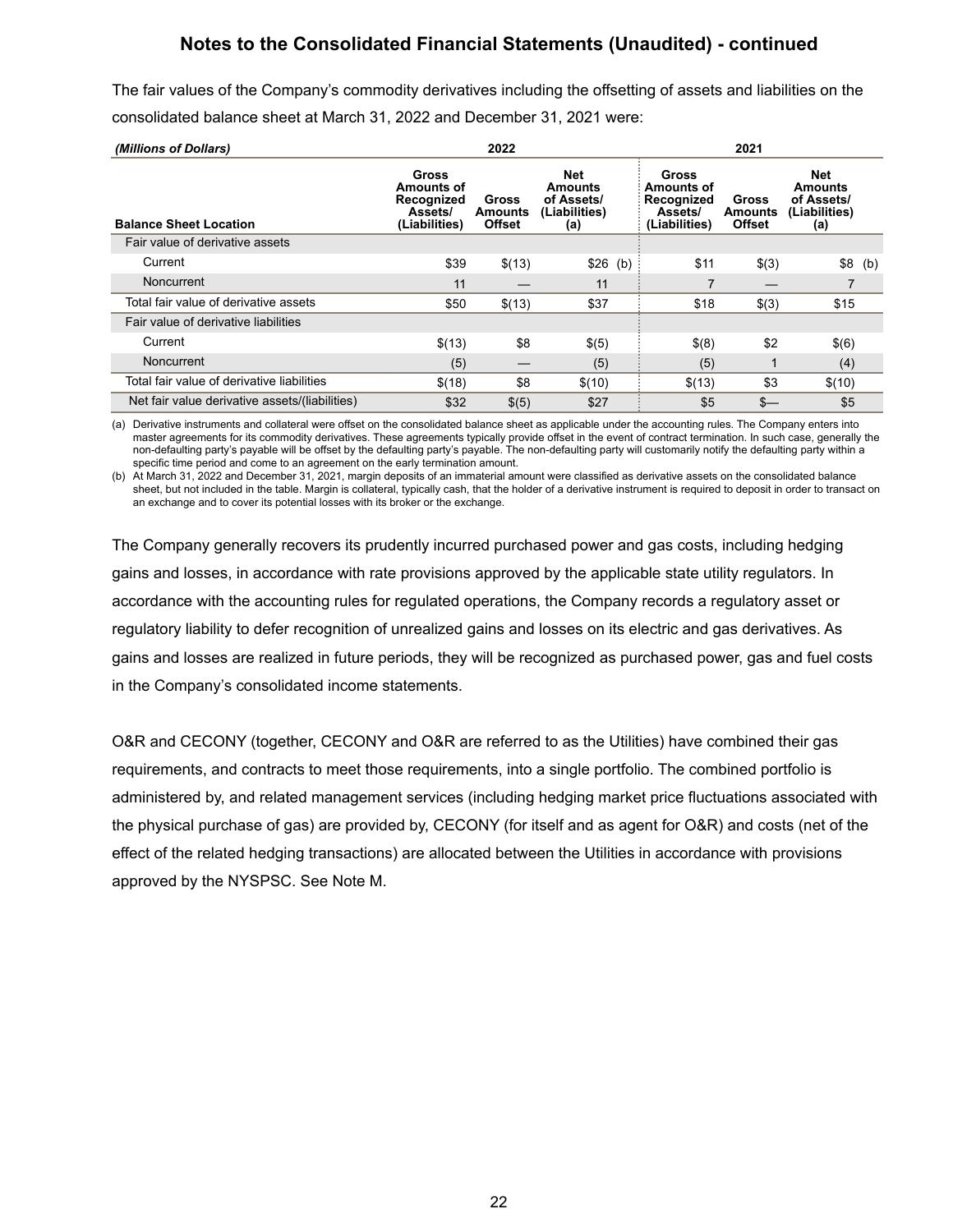The following table presents the realized and unrealized gains or losses on commodity derivatives that have been deferred for the three months ended March 31, 2022 and 2021:

|                                 |                                                                                               | For the Three Months Ended<br>March 31, |      |
|---------------------------------|-----------------------------------------------------------------------------------------------|-----------------------------------------|------|
| (Millions of Dollars)           | <b>Balance Sheet Location</b>                                                                 | 2022                                    | 2021 |
|                                 | Pre-tax gains/(losses) deferred in accordance with accounting rules for regulated operations: |                                         |      |
| Current                         | Deferred derivative gains                                                                     | \$27                                    | \$2  |
| Noncurrent                      | Deferred derivative gains                                                                     | 3                                       |      |
| Total deferred gains/(losses)   |                                                                                               | \$30                                    | \$2  |
| Current                         | Deferred derivative losses                                                                    | $\$(5)$                                 | \$1  |
| Current                         | Recoverable energy costs                                                                      | 15                                      | (2)  |
| Noncurrent                      | Deferred derivative losses                                                                    |                                         | 3    |
| Total deferred gains/(losses)   |                                                                                               | \$10                                    | \$2  |
| Net deferred gains/(losses) (a) |                                                                                               | \$40                                    | \$4  |

(a) Unrealized net deferred gains on electric and gas derivatives for the Company increased as a result of higher electric and gas commodity prices during the three months ended March 31, 2022. Upon settlement, short-term deferred derivative gains generally reduce the recoverable costs of electric and gas purchases.

The following table presents the hedged volume of the Company's commodity derivative transactions at March 31, 2022:

| Electric Energy (MWh) (a) | Capacity (MW) (a) | Natural Gas (Dt) (a) |
|---------------------------|-------------------|----------------------|
| 2.061.930                 | 6.900             | 13.230.000           |

(a) Volumes are reported net of long and short positions.

The Company is exposed to credit risk related to transactions entered into primarily for the various energy supply and hedging activities. Credit risk relates to the loss that may result from a counterparty's nonperformance. The Company uses credit policies to manage this risk, including an established credit approval process, monitoring of counterparty limits, netting provisions within agreements and collateral or prepayment arrangements. The Company measures credit risk exposure as the replacement cost for open energy commodity and derivative positions plus amounts owed from counterparties for settled transactions. The replacement cost of open positions represents unrealized gains, net of any unrealized losses where the Company has a legally enforceable right of offset.

At March 31, 2022, the Company had \$38 million of credit exposure in connection with open energy supply net receivables and hedging activities, net of collateral related to investment-grade counterparties and exchange brokers.

The collateral requirements associated with, and settlement of, derivative transactions are included in net cash flows from operating activities in the Company's consolidated statement of cash flows. Most derivative instrument contracts contain provisions that may require a party to provide collateral on its derivative instruments that are in a net liability position. The amount of collateral to be provided will depend on the fair value of the derivative instruments and the party's credit ratings.

The following table presents the aggregate fair value of the Company's derivative instruments with credit-riskrelated contingent features that are in a net liability position, the collateral posted for such positions and the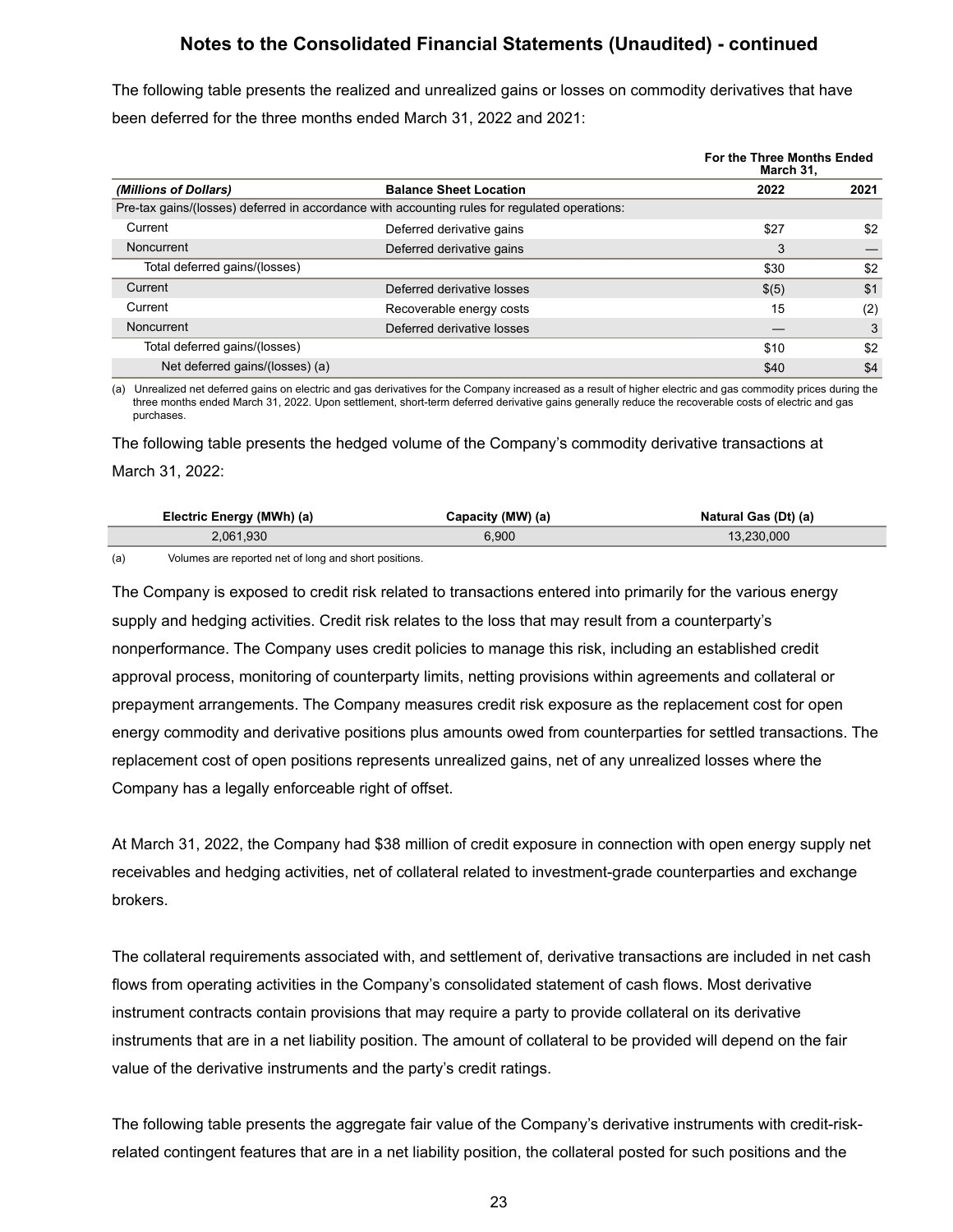additional collateral that would have been required to be posted had the lowest applicable credit rating been

reduced one level and to below investment grade at March 31, 2022:

| (Millions of Dollars) |  |
|-----------------------|--|

| Aggregate fair value $-$ net liabilities (a)                                         | \$6    |
|--------------------------------------------------------------------------------------|--------|
| Collateral posted                                                                    |        |
| Additional collateral (b) (downgrade one level from current ratings)                 |        |
| Additional collateral (b) (downgrade to below investment grade from current ratings) | 10 (c) |

(a) Non-derivative transactions for the purchase and sale of electricity, gas and qualifying derivative instruments, which have been designated as normal purchases or normal sales, are excluded from the table. These transactions primarily include purchases of electricity from independent system operators. In the event the Company was no longer extended unsecured credit for such purchases, the Company would not be required to post additional collateral at March 31, 2022. For certain other such non-derivative transactions, the Company could be required to post collateral under certain circumstances, including in the event counterparties had reasonable grounds for insecurity.

(b) The additional collateral amounts shown above are based upon the estimated O&R allocation of the Company's collateral requirements. The Company measures the collateral requirements by taking into consideration the fair value amounts of derivative instruments that contain credit-risk-related contingent features that are in a net liability position plus amounts owed to counterparties for settled transactions and amounts required by counterparties for minimum financial security. The fair value amounts represent unrealized losses, net of any unrealized gains where the Company has a legally enforceable right of offset.

(c) Derivative instruments that are net assets have been excluded from the table. At March 31, 2022, if the Company had been downgraded to below investment grade, the Company would have been required to post \$3 million of additional collateral.

### **Note L – Fair Value Measurements**

The accounting rules for fair value measurements and disclosures define fair value as the price that would be received to sell an asset or paid to transfer a liability in an orderly transaction between market participants at the measurement date in a principal or most advantageous market. Fair value is a market-based measurement that is determined based on inputs, which refer broadly to assumptions that market participants use in pricing assets or liabilities. These inputs can be readily observable, market corroborated, or generally unobservable firm inputs. The Company often makes certain assumptions that market participants would use in pricing the asset or liability, including assumptions about risk, and the risks inherent in the inputs to valuation techniques. The Company uses valuation techniques that maximize the use of observable inputs and minimize the use of unobservable inputs.

The accounting rules for fair value measurements and disclosures established a fair value hierarchy, which prioritizes the inputs to valuation techniques used to measure fair value in three broad levels. The rules require that assets and liabilities be classified in their entirety based on the level of input that is significant to the fair value measurement. Assessing the significance of a particular input may require judgment considering factors specific to the asset or liability, and may affect the valuation of the asset or liability and their placement within the fair value hierarchy. The Company classifies fair value balances based on the fair value hierarchy defined by the accounting rules for fair value measurements and disclosures as follows:

• Level 1 – Consists of assets or liabilities whose value is based on unadjusted quoted prices in active markets at the measurement date. An active market is one in which transactions for assets or liabilities occur with sufficient frequency and volume to provide pricing information on an ongoing basis. This category includes contracts traded on active exchange markets valued using unadjusted prices quoted directly from the exchange.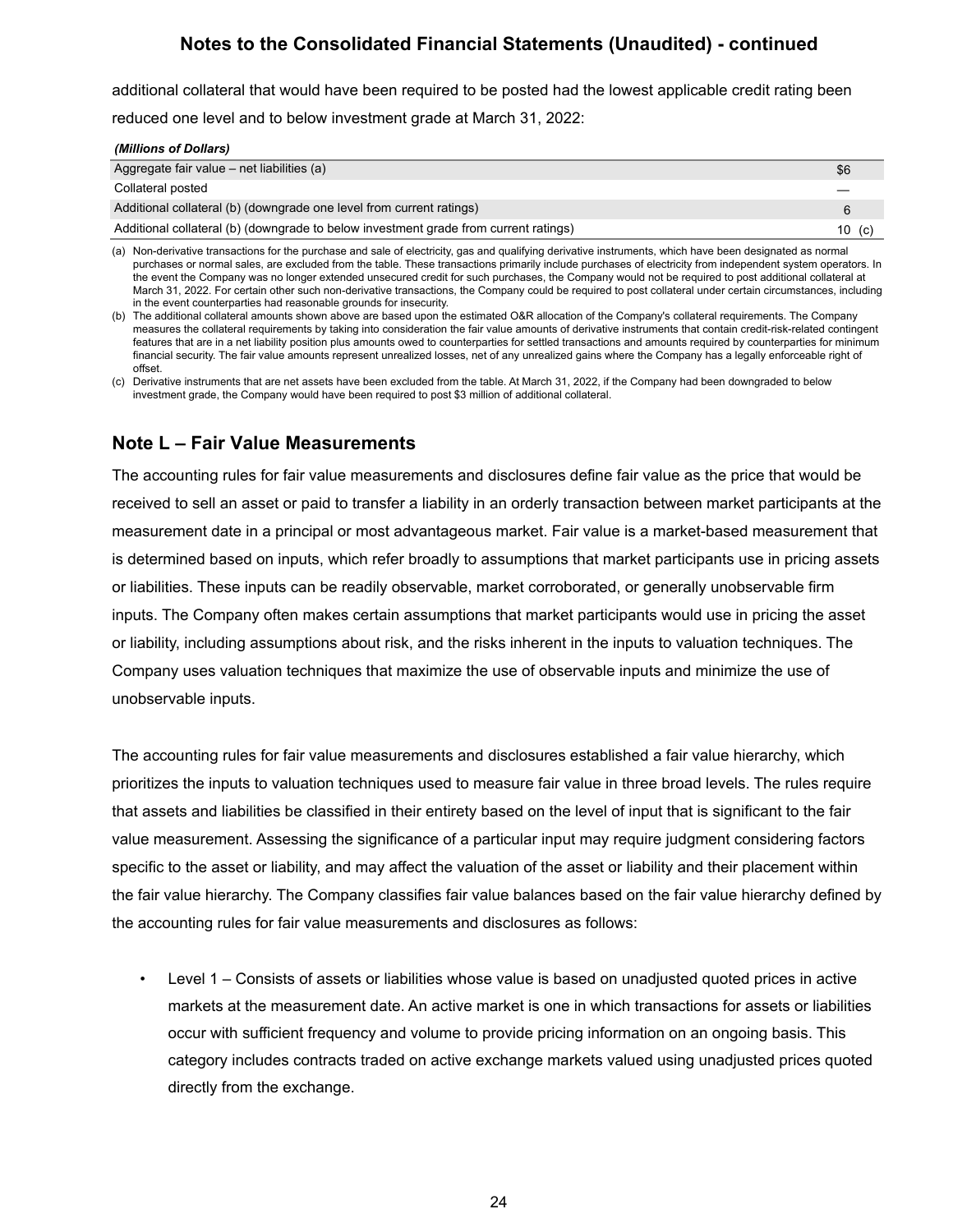- Level 2 Consists of assets or liabilities valued using industry standard models and based on prices, other than quoted prices within Level 1, that are either directly or indirectly observable as of the measurement date. The industry standard models consider observable assumptions including time value, volatility factors, and current market and contractual prices for the underlying commodities, in addition to other economic measures. This category includes contracts traded on active exchanges or in over-the-counter markets priced with industry standard models.
- Level 3 Consists of assets or liabilities whose fair value is estimated based on internally developed models or methodologies using inputs that are generally less readily observable and supported by little, if any, market activity at the measurement date. Unobservable inputs are developed based on the best available information and subject to cost benefit constraints. This category includes contracts priced using models that are internally developed and contracts placed in illiquid markets. It also includes contracts that expire after the period of time for which quoted prices are available and internal models are used to determine a significant portion of the value.

Assets and liabilities measured at fair value on a recurring basis as of March 31, 2022 and December 31, 2021 are summarized below.

|                         | 2022    |         |                |                                  | 2021  |         |         |         |                                  |       |
|-------------------------|---------|---------|----------------|----------------------------------|-------|---------|---------|---------|----------------------------------|-------|
| (Millions of Dollars)   | Level 1 | Level 2 | <b>Level 3</b> | <b>Netting</b><br>Adjustment (e) | Total | Level 1 | Level 2 | Level 3 | <b>Netting</b><br>Adjustment (e) | Total |
| Derivative assets:      |         |         |                |                                  |       |         |         |         |                                  |       |
| Commodity $(a)(b)(c)$   | \$4     | \$42    | $s-$           | \$(9)                            | \$37: | \$2     | \$16    | \$—     | \$(3)                            | \$15  |
| Other $(a)(b)(d)$       | 17      |         |                |                                  | 24:   | 18      | 8       |         |                                  | 26    |
| Total assets            | \$21    | \$49    | \$—            | \$(9)                            | \$61  | \$20    | \$24    | \$—     | \$(3)                            | \$41  |
| Derivative liabilities: |         |         |                |                                  |       |         |         |         |                                  |       |
| Commodity $(a)(b)(c)$   | \$—     | \$10    | \$6            | \$(6)                            | \$10: | \$—     | \$6     | \$8     | \$(3)                            | \$11  |

(a) The Company's policy is to review the fair value hierarchy and recognize transfers into and transfers out of the levels at the end of each reporting period. There were no transfers of commodity derivative liabilities from level 3 to level 2 during the three months ended March 31, 2022. There was an immaterial amount of commodity derivative liabilities transferred from level 3 to level 2 during the year ended December 31, 2021 because of availability of observable market data due to the decrease in the terms of certain contracts from beyond three years as of September 30, 2021 to less than three years as of December 31, 2021.

(b) Level 2 assets and liabilities include investments held in the deferred compensation plan and/or non-qualified retirement plans, exchange-traded contracts where there is insufficient market liquidity to warrant inclusion in Level 1 and certain over−the−counter derivative instruments for electricity and natural gas. Derivative instruments classified as Level 2 are valued using industry standard models that incorporate corroborated observable inputs, such as pricing services or prices from similar instruments that trade in liquid markets, time value and volatility factors.

(c) The accounting rules for fair value measurements and disclosures require consideration of the impact of nonperformance risk (including credit risk) from a market participant perspective in the measurement of the fair value of assets and liabilities. At March 31, 2022 and December 31, 2021, the Company determined that nonperformance risk would have no material impact on its financial position or results of operation.

(d) Other assets are comprised of assets such as life insurance contracts within the non-qualified retirement plan.

(e) Amounts represent the impact of legally-enforceable master netting agreements that allow the Company to net gain and loss positions and cash collateral held or placed with the same counterparties.

The employees in CECONY's risk management group develop and maintain the valuation policies and procedures for, and verify pricing and fair value valuation of, commodity derivatives for the Utilities. Under CECONY's policies and procedures, multiple independent sources of information are obtained for forward price curves used to value commodity derivatives. Fair value and changes in fair value of commodity derivatives are reported on a monthly basis to the Utilities' risk committees, comprised of officers and employees of the Utilities that oversee energy hedging. The risk management group reports to CECONY's Vice President and Treasurer.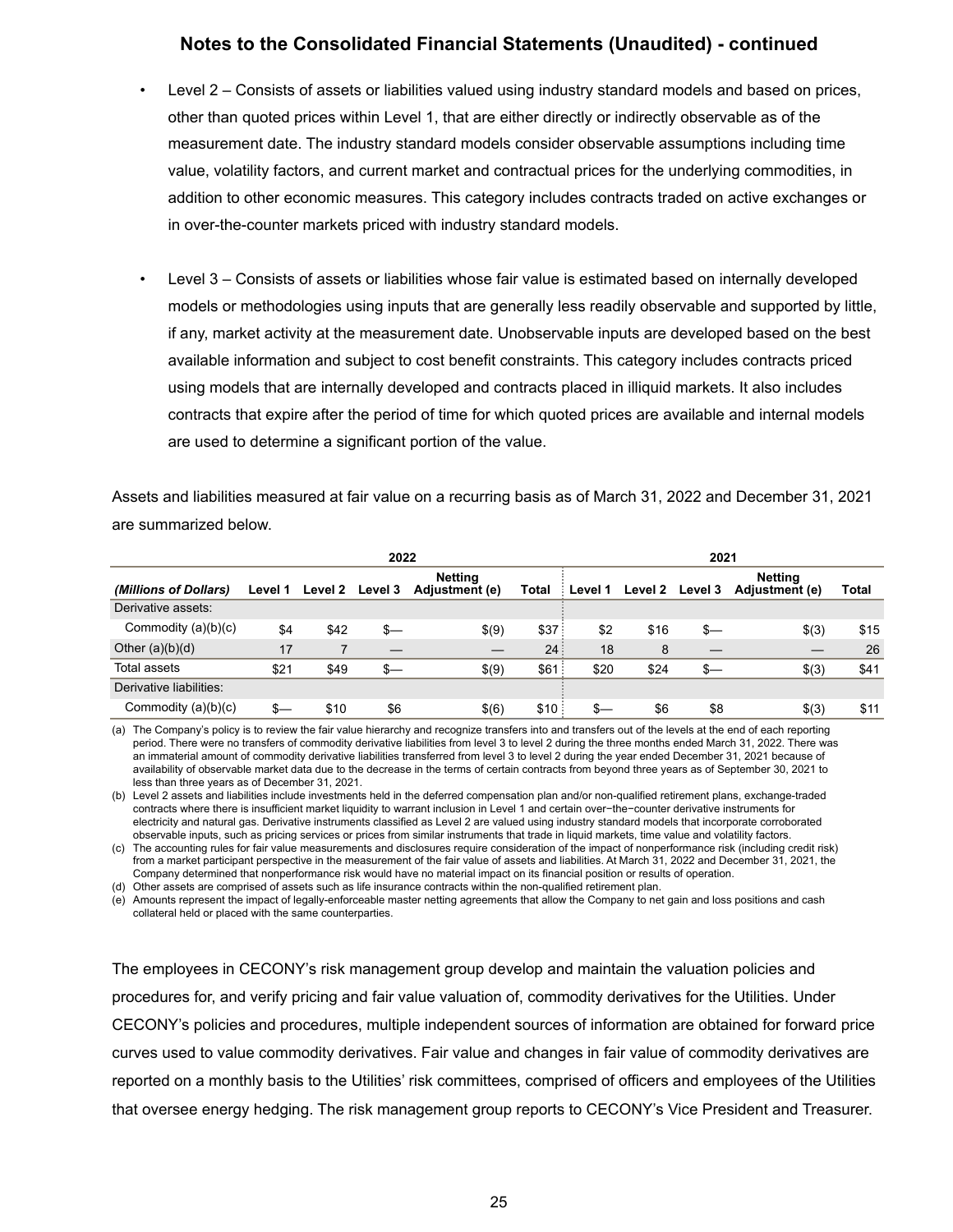|             | <b>Fair Value of Level 3</b><br>at March 31. 2022<br>(Millions of Dollars) | Valuation<br>Techniaues | Unobservable Inputs                                                         | Range |
|-------------|----------------------------------------------------------------------------|-------------------------|-----------------------------------------------------------------------------|-------|
| Commodity   |                                                                            |                         |                                                                             |       |
| Electricity | \$(6)                                                                      |                         | Discounted Cash Flow Forward capacity prices (a) \$1.51-\$7.13 per KW-month |       |
|             |                                                                            |                         |                                                                             |       |

(a) Generally, increases/(decreases) in this input in isolation would result in a higher/(lower) fair value measurement.

The table listed below provides a reconciliation of the beginning and ending net balances for assets and liabilities measured at fair value for the three months ended March 31, 2022 and 2021 and classified as Level 3 in the fair value hierarchy:

|                                               | For the Three Months Ended March 31, |        |  |
|-----------------------------------------------|--------------------------------------|--------|--|
| (Millions of Dollars)                         | 2022                                 | 2021   |  |
| Beginning balance as of January 1,            | \$(8)                                | \$(11) |  |
| Included in earnings                          | (2)                                  | (2)    |  |
| Included in regulatory assets and liabilities |                                      |        |  |
| Settlements                                   |                                      |        |  |
| Ending balance as of March 31,                | \$(6)                                | \$(8)  |  |

Realized gains and losses on Level 3 commodity derivative assets and liabilities are reported as part of purchased power costs. The Company generally recovers these costs in accordance with rate provisions approved by the applicable state public utilities regulators. Unrealized gains and losses for commodity derivatives are generally deferred on the consolidated balance sheet in accordance with the accounting rules for regulated operations.

### **Note M – Related Party Transactions**

The Company provides and receives administrative and other services to and from Con Edison and its subsidiaries pursuant to cost allocation procedures developed in accordance with rules approved by the NYSPSC and/or other regulatory authorities, as applicable. The services received include substantial administrative support operations, such as corporate secretarial and associated managerial duties, accounting, treasury, investor relations, information technology, legal, human resources, fuel supply and energy management services. The costs of administrative and other services provided by the Company, and received from Con Edison and its other subsidiaries for the three months ended March 31, 2022 and 2021 were as follows:

|                           | For the Three Months Ended March 31, |      |  |
|---------------------------|--------------------------------------|------|--|
| (Millions of Dollars)     | 2022                                 | 2021 |  |
| Cost of services provided | 54                                   | \$5  |  |
| Cost of services received | \$16                                 | \$15 |  |

At March 31, 2022 and December 31, 2021, O&R's net payable to Con Edison and its other subsidiaries associated with these services were \$7 million and \$8 million, respectively.

In addition, CECONY and O&R have joint gas supply arrangements, in connection with which O&R purchased from CECONY \$45 million and \$27 million of natural gas for the three months ended March 31, 2022 and 2021,